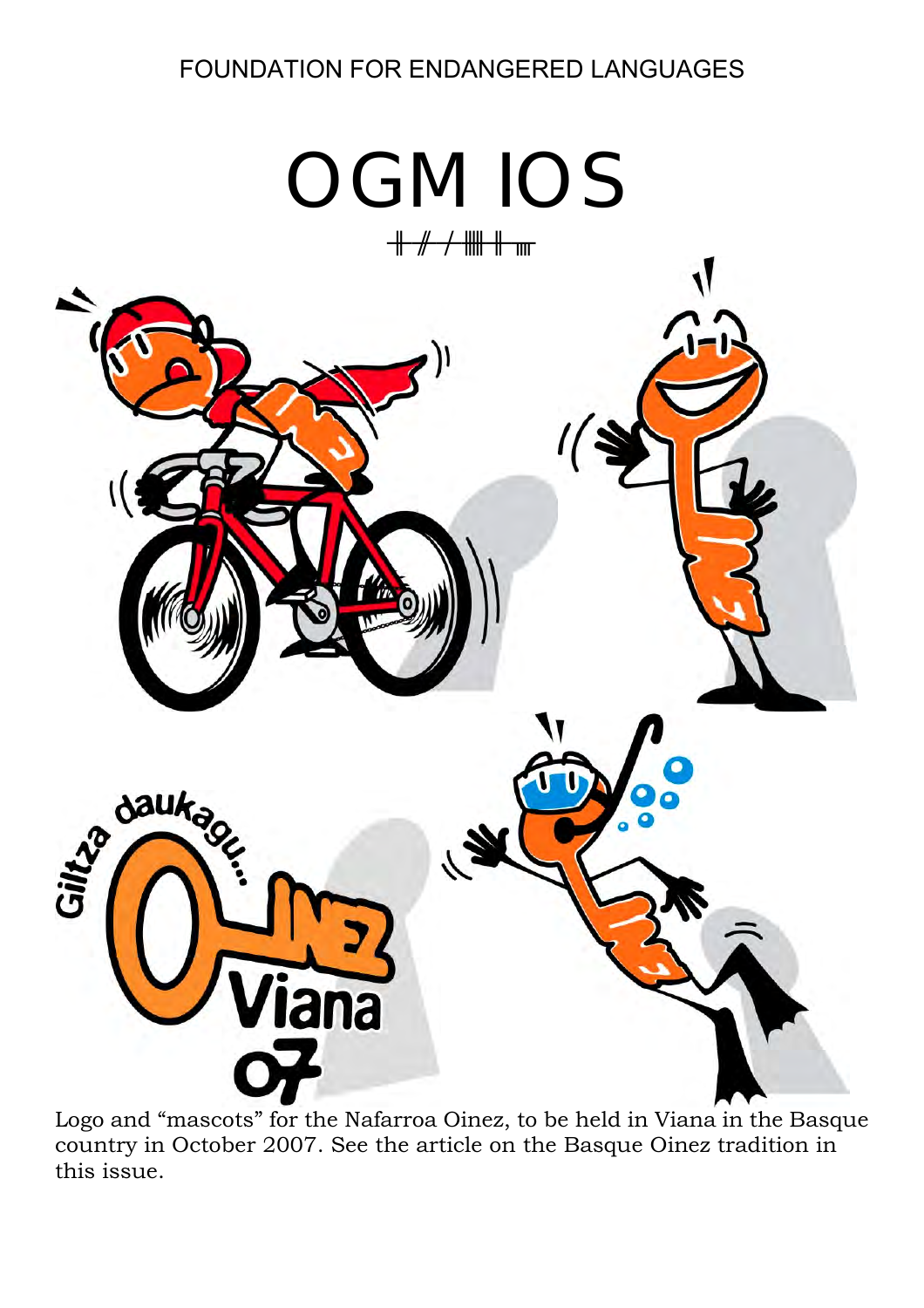## OGMIOS Newsletter 3.08 (#32): — 30 April 2007

ISSN 1471-0382 Editor: Christopher Moseley

Assistant Editors: Roger Blench, Joseph Blythe, Serena D'Agostino, Christopher Hadfield,

Francis M Hult, Nicholas D. M. Ostler, Andrea Ritter

Contact the Editor: *Christopher Moseley, 9 Westdene Crescent, Caversham Heights, Reading RG4 7HD, England chrismoseley50 at yahoo.com*

Published by: *Foundation for Endangered Languages, 172 Bailbrook Lane, Bath BA1 7AA, England nostler at chibcha.demon.co.uk*

*http://www.ogmios.org*

| Editorial |  |
|-----------|--|
|-----------|--|

| 2. | 1<br>Development of the Foundation                                                                                                                                                                                                                                                                                                                                                                                        |
|----|---------------------------------------------------------------------------------------------------------------------------------------------------------------------------------------------------------------------------------------------------------------------------------------------------------------------------------------------------------------------------------------------------------------------------|
|    | Eleventh FEL Conference, Kuala Lumpur 2007 1<br>Working Together for Endangered Languages:<br>Research Challenges and Social Impacts, 26-28<br>October 2007<br>1                                                                                                                                                                                                                                                          |
| 3. | 3<br>Endangered Languages in the News                                                                                                                                                                                                                                                                                                                                                                                     |
|    | Saving Languages is a Worthy Cause 6<br>New Internationalist magazine publicises Hawaiian<br>New research shows strong support for Sardinian<br>Virtual school project to tackle lack of Sámi language<br>Native American Caucus Supports Funding for the Esther<br>Martinez Act and Johnson O'Malley Program 10<br>'The Interpreter': Dan Everett and the Pirahã  10<br>No words to describe one cost of immigration  10 |
| 4. | Appeals, News and Views from Endangered<br>Communities<br>11                                                                                                                                                                                                                                                                                                                                                              |

| <b>Communities</b> |  |
|--------------------|--|
|                    |  |

| 5. | Allied Societies and Activities                       | 12 |
|----|-------------------------------------------------------|----|
|    | Summer Institute of Linguistics catalogues endangered |    |
|    |                                                       |    |
|    | Research Assistants needed for language documentation |    |
|    |                                                       |    |
| 6. | Letters to the Editor                                 | 13 |
|    |                                                       |    |
|    | From Nigel Birch - Origin of the name "google"  13    |    |
|    | From Pavel Zheltov - Hosting Chuvash music on the     |    |
|    |                                                       |    |
|    |                                                       |    |
| 7. | Overheard on the Web                                  | 14 |
|    | Symposium held to promote multilingual education in   |    |
|    |                                                       | 14 |
|    |                                                       |    |
| 8. | Obituary                                              | 14 |
|    |                                                       |    |
|    |                                                       |    |
| 9. | <b>Forthcoming Meetings</b>                           | 15 |
|    | 11th International Conference on Minority             |    |
|    | Languages (ICML 11), 5-6 July 2007, Pécs, Hungary.    | 15 |
|    | 2nd International Conference on Language, Education   |    |
|    | and Diversity (LED 2007), 21-24 November 2007:        |    |
|    | Call for Abstracts                                    | 15 |
|    | 10. Recent Publications                               | 15 |
|    | Saami language CD: Mari Boine: Idjagiedas             | 15 |
|    | SOAS ELAP: Language Documentation and                 |    |
|    | Description, vol 4.                                   | 15 |

OGMIOS Newsletter 3.08 (#32): 30 April 2007 ISSN 1471-0382 Editor: Christopher Moseley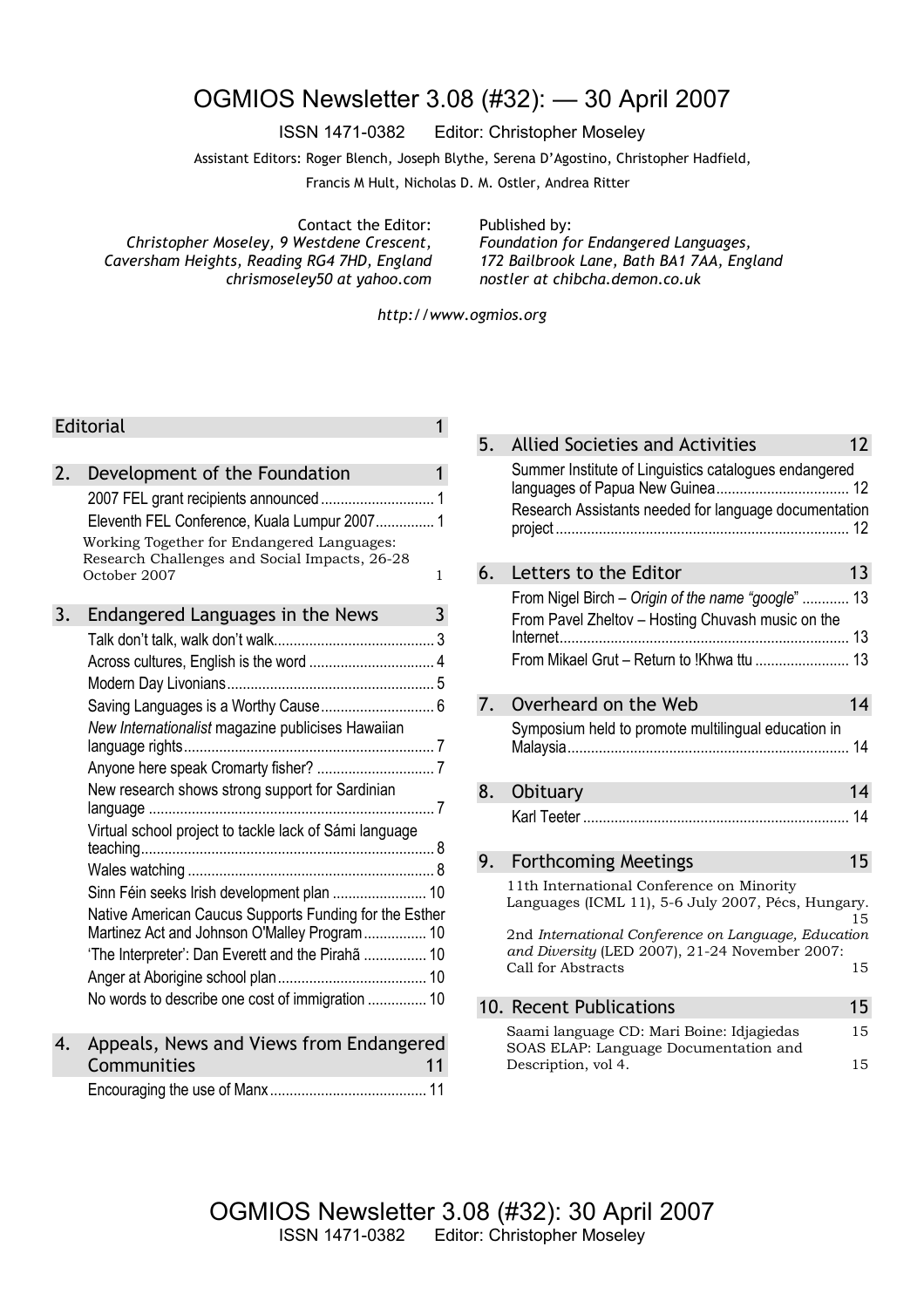## Editorial

Welcome to a new format for *Ogmios*. Not a revolutionary change, but hopefully one that makes for easier legibility. We continue to seek original articles for our pages, and in this issue there are some interesting new features, some by FEL members, some not.

If you have illustrations to provide for Ogmios, they are of course welcome too.

This year the Foundation is once again in a position, thanks to your support, to offer funds for worthwhile endangered-language projects, and we shall be announcing the results of this year's grant award process very soon. *Chris Moseley*

### 2. Development of the Foundation

### 2007 FEL grant recipients announced

The judging committee for the 2007 round of grants, presided over by our Grants Officer Hakim Elnazarov, has announced the list of successful applicants for the Foundation's Grants. We're pleased to announce the names of the successful applicants here, representing a wide variety of projects around the world. Altogether we decided to award funds to ten applicants whose work appeared to most benefit the speaker communities which are the focus of their research. They are as follows, with awards quoted in US dollars:

- Jørgen Rischel (Denmark) "Developing a Mlabri-Thai-English dictionary for practical use"(\$800)
- Martin Kailie (Sierra Leone) "Documentation of the Banda Language and Culture"(\$1140)
- Shodikhor Yusufbekov (Tajikistan) "Roshorvi language: Transmission of language skills between generations" (\$880)
- Éva Csató (Sweden) ""Teaching resources for the Karaim Summer School in Trakai [Lithuania] in July 2007)"(\$1000)
- Olga Lovick, Siri Tuttle, Isabel Nunez (USA) "Upper Tanana grammar resource for teachers"(\$923)
- Ai-yu (Tracy) Tang (USA/Taiwan) "Truku, Mandarin and English Picture Dictionary"(\$500)
- Marit Vamarasi (USA) "Rotuman Dictionary and Corpus"(\$792)
- Nina Sumbatova (Russia) "Traditional texts in Kunki: Reading materials and linguistic database"(\$345)
- Fatoumata Diallo (Burkina Faso) "Revitalisation of the Tiefo language"(\$1000)
- Govinda Tumbahang (Nepal) "Orthography management and book writing in Chhatthare Limbu"(\$700)

This year we had a good response to our call for applications and a good field of applicants. We warmly congratulate the successful applicants and wish them continued success in their language revitalisation and documentation work.

But our pleasure at being able to make this announcement has been tempered with sadness. Just after we made our selection, we received the sad news of the death of our most academically distinguished recipient, Professor Jørgen Rischel of Copenhagen, Denmark. Professor Rischel had intended to carry out a project among the Mlabri speakers of Thailand, developing a Mlabri-Thai-English dictionary for practical use. His interests were wide-ranging, and as the obituary posted below on the Linguist List shows, he is a great loss to linguistics.

#### 15 May 2007

From: Peter Bakker Subject: Obituary: Jørgen Rischel 1934-2005

Jørgen Rischel, professor of linguistics in Copenhagen, Denmark passed away Friday May 10, 2007. He is best known internationally for his descriptive work on Greenlandic, his grammar of Minor Mlabri of Thailand and his analyses of Danish phonology and morphology. He also contributed a considerable body of work on historical linguistics, the history of linguistics, linguistic fieldwork, phonology and links between linguistics and culture.

*Christopher Moseley, Treasurer*

### Eleventh FEL Conference, Kuala Lumpur 2007

Eleventh Conference of the Foundation for Endangered Languages, in collaboration with the University of Malaya, Kuala Lumpur, Malaysia:

### Working Together for Endangered Languages: Research Challenges and Social Impacts, 26-28 October 2007

Globalisation has an impact on societies on various levels. One of its implications is the further endangerment of languages, especially those of minority communities. The looming threat of language loss and death is due to the hegemony of more dominant languages in sociopolitical and economic domains. Linguists therefore have an important role in documenting, projecting, and providing information on, languages which face extinction. Linguists undertaking such research must tread carefully in any community which faces language endangerment. The researcher by his or her very presence can disturb the established social relations, the socio-economic organisation, and the power relations within a community, bringing in more globalisation, and more awareness of and exchange with the outside world. Researchers must be made aware of the impact of their presence. Communities facing language endangerment may not be cooperative towards outsiders and may view them with suspicion. In some communities breaking such barriers requires tact, effort, and strategic planning. Members of the community facing endangerment should be perceived and treated by the researchers as experts in their heritage language. Such a view inevitably reduces the power inequality between researchers and members of the endangered language and eases collaboration. Cooperation and collaboration may be impeded if the linguist sees him/herself or is seen as someone who is more authoritative and linguistically more 'correct' than members of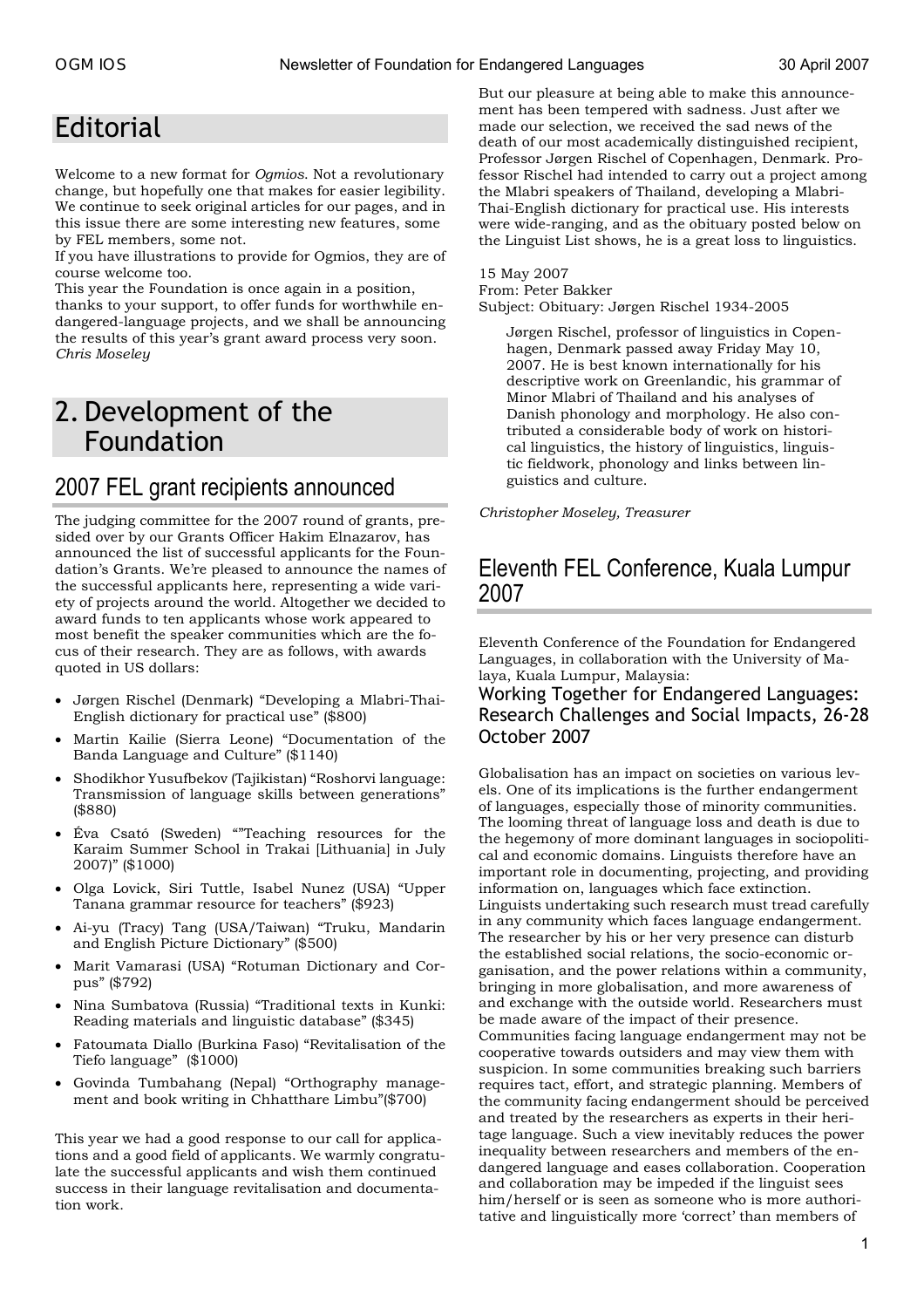the community facing endangerment. Such a perception may result in the infamous observer's paradox where subjects become less natural in the presence of the researcher.

When researchers do not take members of the studied communities seriously, collaborative work is impeded as the input provided may be distorted due to the researchers'belief that they are the language experts. Linguists must be objective and this can be a challenge as prior knowledge may interfere in their objectivity. Lack of trust and collaboration may result in information not being provided. One way of combating the failure to share information is to ensure that researchers are aware that different members of the community facing language shift are responsible for different kinds of information. If communities are informed of the dangers of losing their languages, they may be inclined to collaborate with the linguists to provide information of the language they speak as on them is entrusted the onus of transmitting their heritage to family members. Promoting the popularity of an endangered language in domains such as the workplace, at home and at school may prove to be difficult, as endangered languages face many obstacles namely from the economic functionalities of more dominant languages and the attitudes of younger speakers. At worst, linguists could be seen as counter-productive by the very community whose language they want to save, because the shift away from an endangered language is at times motivated by upward economic and social mobility.

The task of the linguist in this is by no means simple. To penetrate and immerse oneself in an ethnolinguistic speech community whose language may be on the verge of death provides the linguist many challenges on the social and relationship levels. While the linguist is required to collect data as a researcher, s/he must also form a relationship with the members of the community so as to collaborate with them in efforts to promote and preserve the language, in ensuring its revival, in establishing devices and procedures to stop endangerment etc. Given that the endangerment of languages can be handled sensitively through collaboration between researchers and members of a community facing language extinction, this Conference will address the research challenges and social impacts of such collaborations. Amongst the questions raised in this Conference are:

· What can researchers do to ensure collaboration with members of the language community? What should the researcher do to find a way into the community through proper and accepted channels? What benefits can a language community expect from such collaboration?

· What are the boundaries that the researcher should not cross in order to protect the rights and privacy of the subjects and to safeguard collaborative ties between community and researcher? What are the limits of researchers'duties to the language community, and vice versa?

· What is 'best practice'for researchers in order to be accepted and trusted as in-group members of the community? Does this require the linguist to reduce his/her role as an expert, in order to build trust and collaboration with the community? Can cultural immersion act as a collaborative means in data collection, creating the notion that the researcher is part of the community's ingroup? Are there any advantages in maintaining distance between researcher and community?

· What options do researchers have if they encounter non-collaborative behaviour from their target subjects?

· Can support for maintenance of an endangered language actually be socially counter-productive, when the shift away from an endangered language is seen as progress in economic and social mobility? In such conditions, can the community be made aware of the importance of language maintenance? How can the researcher convince the community of the negative impact of language loss on their culture and history and, conversely, of the benefits of recovery, preservation, promotion? · How can language documentation work, and its fruits, be integrated into community activities and community development? In what other ways can linguistic research benefit language maintenance and revitalization? · How can the researcher guard against personally causing damage to existing social and political structures? In particular, how can the researcher avoid disturbing established social relations and organization by seemingly conferring favours on specific members of the community?

· How can the researcher ensure that s/he is not unwittingly the agent of globalisation within the community and thereby the cause of further socio-economic and cultural disruption?

Abstracts should make reference to actual language situations , and ideally should draw on personal experience. The aim of the conference is to pool experience, to discuss and to learn from it, not to theorize in the abstract about inter-cultural relations.

Abstract and Paper Submission Protocols

In order to present a paper at the Conference, writers must submit in advance an abstract of not more than 500 words before 15 May 2007. After this deadline, abstracts will not be accepted. Abstracts submitted, which should be in English, must include the following details: · Title of the paper

· Name of the author(s), organisation to which he/she belongs to

- · Postal address of the first author
- · Telephone number (and fax number if any)
- · Email address(es)
- · Abstract text (not more than 500 words)

The abstracts should be sent via e-mail to waninda2001 at um.edu.my and fel at chibcha.demon.co.uk with the subject of the e-mail stating: "FEL Abstract: : The name of the first author will be used in all correspondence. Writers will be informed once their abstracts have been accepted and they will be required to submit their full papers for publication in the proceedings before 1 September 2007 together with their registration fee. Failure to do so will result in the disqualification of the writers to present their papers. Once accepted, full papers can be submitted in English or Malay. Each standard presentation at the Conference will last twenty minutes, with a further ten minutes for discussion and questions and answers. Plenary lectures will last forty-five minutes each; these are awarded by invitation only.

#### Important Dates

· Abstract arrival deadline –31 May 2007 (extended from 15 May)

· Committee's decision: 25 June 2007

· In case of acceptance, the full paper should be sent by 1 September 2007. (Further details on the format of text will be specified to the authors)

Conference dates: 26-28 October 2007

The site for the 2007 conference of the Foundation of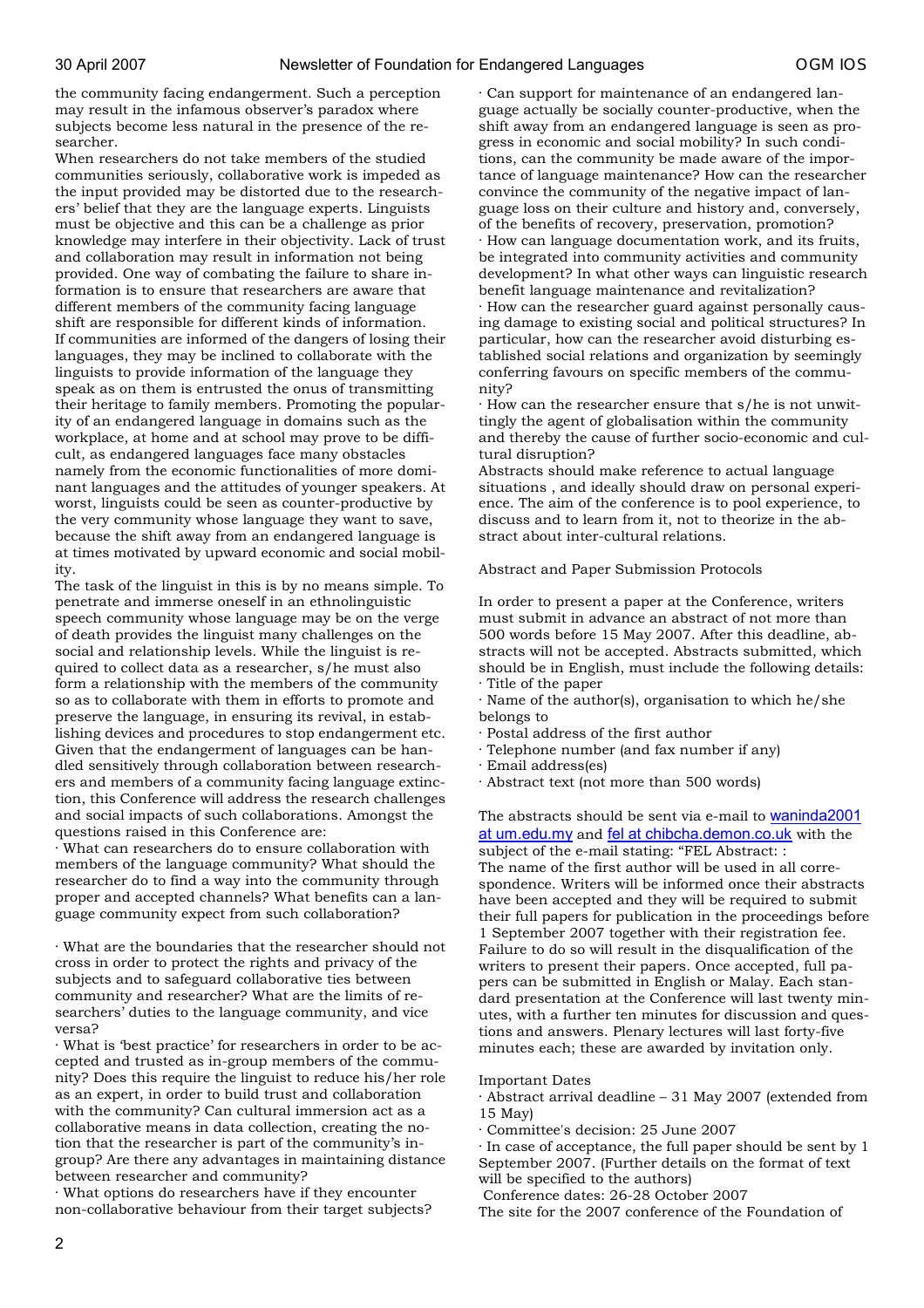Endangered Languages, hosted jointly this year with SKET, University of Malaya, will be Kuala Lumpur, Malaysia.

University of Malaya is the oldest university in Malaysia, and SKET is responsible for 80 co-curricular courses, including "Ethnic Relations."(http:// www. um.edu.my). The Foundation for Endangered Languages is a nonprofit organization, registered as Charity 1070616 in England and Wales, founded in 1996. It exists to support, enable and assist the documentation, protection and promotion of endangered languages. (http://www. ogmios.org).

Kuala Lumpur is the capital of Malaysia, in an enclave within the state of Selangor. Besides the Malay peninsula Malaysia includes the Sarawak and Sabah regions of Borneo. It has 140 indigenous languages. The indigenous people of Malaya, the orang asli, numbered 105,000 in 1997, 0.5 per cent of the nation's population. By contrast in 1990 there were 900,000 indigenous people in Sabah, and 1.7 million in Sarawak. As the country's largest city, K.L. hosts spectacular modern buildings, notably the Petronas Twin Towers, and most recently, the 'Eye of Malaysia'Ferris wheel. K.L.'s best-preserved colonial buildings are mostly in Merdeka Square, and its Chinatown is also famous. The Batu Caves, 272 steps below ground, house the Hindu Lord Muruga. K.L.'s climate is equatorial: warm, sunny and often wet, year-round.

### 3. Endangered Languages in the News

### Talk don't talk, walk don't walk

#### *By Christopher Hadfield*

The Basques like talking – they also like walking. Within the whole Basque community (the 3 counties in France and 4 in Spain) there are around a million speakers. Yet if you were to put together a grandmother from Tudela, a cousin from Saint Etienne de Baigorry and a granddaughter from Bayonne, they would probably find it difficult to communicate. The Basque of Iparralde (French Basque) is heavily accented with French words and several diacritics that don't appear across the border. Modern Basque, *Batua,* differs again from older Basque, sometimes referred to as *Ika.* Basque was forbidden for a generation, which strikes one as surprising as it is the oldest language in the peninsula and probably in Europe. Being unable to chat in one's mother tongue is frustrating and one right the Basques have been fighting for tooth and nail for decades.

Within the Basque Country every one of the seven counties has an annual cultural get-together (a bit like an Eisteddfod). In Bizkaia it is called *Ibilaldia* (circuit), in Gipuzkoa it is known as *Kilometrak*, in Nafarroa, they have chosen *Oinez* (walkabout) and in Araba it is known as *Araba-Euskaraz*, Euskara is the word meaning "Basque language". For the three French counties they call it *Herri Urrats*, which means (village stroll). In all the cases it is as it translates: a walk of some sort. People come from all over the Basque Country to visit the village on one designated day - usually a Sunday, to walk and talk in Basque. After having paid a non-compulsory admission at the entrance of any price you deem fit for the event, you walk around a carefully planned circuit of the village or town while enjoying typical Basque traditions. You can watch a *trikitrixa* dance with accordions while

eating *txistorra*; you may buy a bottle of *sagardoa* and watch *aitzolari* chopping tree trunks; or sample local *gazta* while watching *pelota*.

Each county holds the event once a year, so if you are a Basqueophile you could take in all five in the year. The village, or rather school, presents a project to the Ikastola Federation, (*ikastola* means school) and once accepted can start planning the event  $-$  usually a couple of years in advance. The sole aim of these gatherings is to raise funds for the Basque school in the area. The idea for these Basque days came about from Basques in the USA who witnessed sponsored events in order to raise money for charities like cancer research. It was introduced into the Basque Country and has been extremely successful ever since. It is like winning the lottery for the school. The school gets its income from selling merchandise like clothing, accessories, drinks and food consumed on the day. But there are also pledges from as far away as Basques living in the States. An example of the charity of these events was seen in 2003 when the village of Lumbier in the east of Navarre forfeited the event because of heavy rains  $-$  they still went on to raise thousands through pledges and solidarity donations.

In 2007 (in October) the town of Viana in the deep south of Navarre, where only the children speak Basque, is going to hold the event. Viana is on Saint James'Way and is also famous for being the tomb-keeper of Cesare Borgia. It is closer to the capital of La Rioja than to its own capital but is a bastion of Basque language and a place at the extreme end of the Basque Country. It is not safely surrounded by other Basque-speaking villages nor do the children speak much Basque when they go home, but the school prevails. With the choosing of the Oinez in 2007, the school in Viana will be able to build an extra building to house larger classrooms and cater for the needs of children from newly born up to three years old.

If you are interested in visiting the event perhaps these expressions and words may help you ease into the day and enjoy it more {x} is pronounced like {sh} in *sheep* and {tx} as in {ch} of church.

*Kaixo* –hello

*Egun on* – good morning

*Nola duzu izena?* – what's your name?

Zer edan nahi duzu? – what do you want to drink? Zenbat? – how much? *Bat, bi, hiru, lau, bost* – one, two, three, four, five *Bai / ez* –yes / no Garagardoa – beer *Sagardoa eta txistorra* – cider and sausage Ogia eta Gazta - bread and cheese *Beltza, mesedez* – red wine, please Eskerrik asko - thank you

*Ez horregatik* – not at all

Agur – goodbye

Below is the manifesto for the Viana event but you can visit these websites for more information: www. nafarroaoinez.net, www. ikastola.net

#### **MANIFESTO**

#### **What is the Nafarroa Oinez?**

The Nafarroa Oinez is a celebration of all the ikastolas (Basque language schools) in Navarre.

The aim of this is to gather funds in order to provide economic needs and an infrastructure for the ikastolas in Navarre.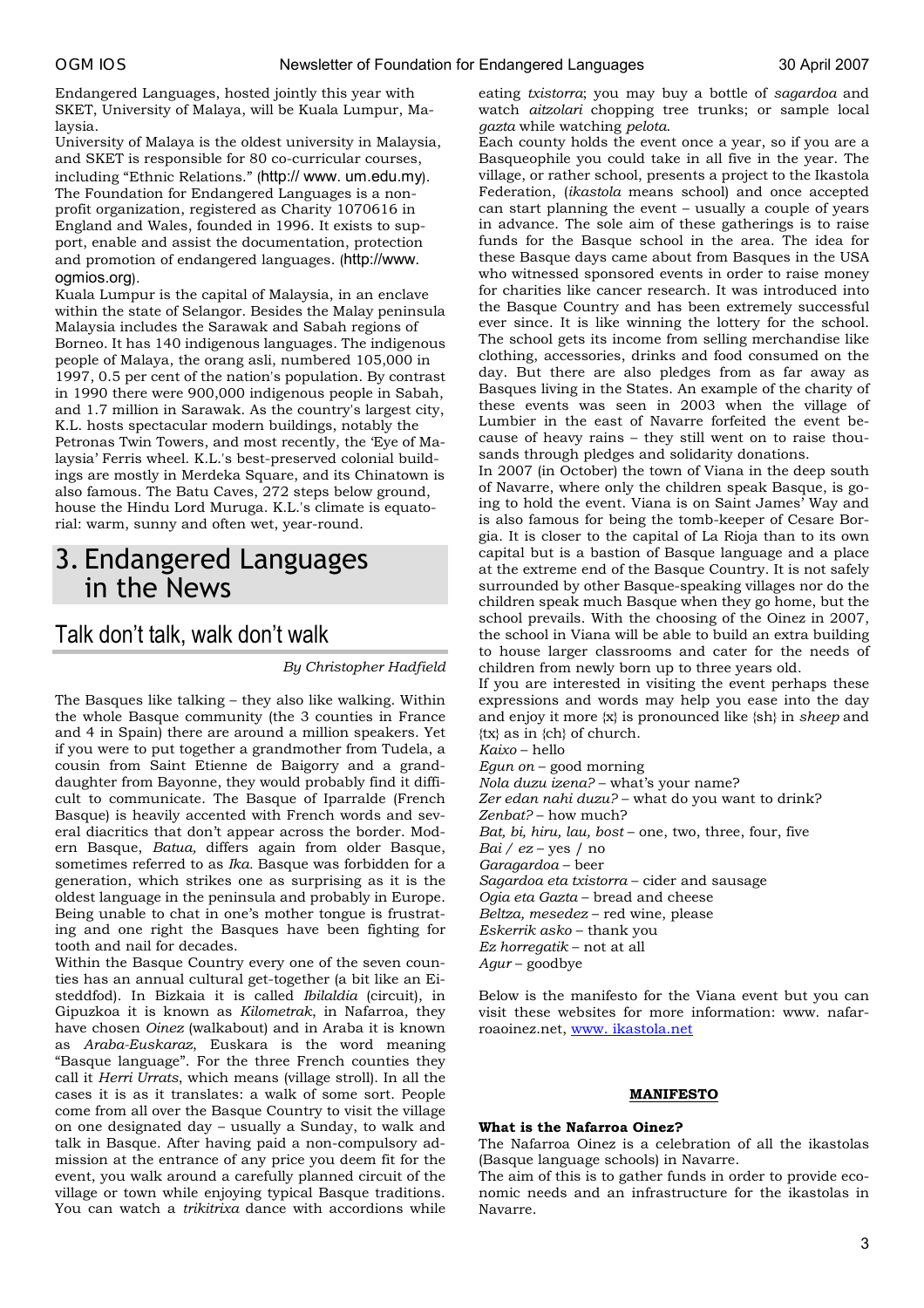According to the needs of each ikastola, the schools take it in turn to hold and organize the event.

Apart from the Nafarroa Oinez day, throughout the year different cultural and sporting activities take place; all of which are part of the celebration.

The activities are varied: handicrafts, rock concerts, rural sports, children's festivities, cycling tours and art exhibitions.

Furthermore, throughout the year many different products are on sale like clothing, accessories and books.

On the actual day of the Nafarroa Oinez the visitors make a tour on foot of the vicinity which the ikastola serves.

### **1. OINEZ 2007**

The Nafarroa Oinez 92 was an historic Oinez because of the social and cultural repercussions; because of the message that was transmitted; because of the song and because of the condition in which the ikastola was found at that time. It was an Oinez with a special welcome and it was a milestone at the time.

There was a "before" and "after" for the ikastola. We went  $\;$ from giving classes in a pigsty (literally) to a wellequipped building.

There was also a "before" and "after" for the town of Viana. Basque culture was introduced into the town; the Oinez was made known and the people enjoyed themselves during the festival.

We are also trying to make this Oinez a special one. One which will recognize the legality of the ikastola; a powerful and attractive Oinez for the whole of the Basque Country. We would also like to improve on the number of visitors who attended the last Oinez.

If everything turns out well, the Nafarroa Oinez 2007 will be the cornerstone in consolidating the final project for the ikastola in Viana.

#### **2. AIMS**

From the beginnings of Erentzun (Viana) ikastola the number of pupils has grown little by little surpassing our expectancies. Moreover, responding to the needs of society in 1996, we began the course for ages 0-3. As a result of the success that this course has had, it has also created fresh needs that were not foreseen at the beginning: more classrooms, larger classrooms, a covered playground and a play area for infants.

In brief, our current building is too small, and the main goal of the Nafarroa Oinez 2007 is the construction of a new building annexed to the current one.

Throughout the history of our ikastola, discipline, cooperation and effort have been important elements for arriving where we are now. From this moment onwards, furthermore, we will need an adequate infrastructure in order to guarantee quality education in Basque (let's not forget where we are) and so that what we have to offer is appealing to as a many families as possible.

#### **3. LOGO AND SLOGAN**

The logo and slogan of the Nafarroa Oinez 2007 comes from a contest we held within the Ikastola Association (parents, ex-pupils etc). One of the fathers won the contest.

In the logo we can see a key and a keyhole next to the slogan *Giltza daukagu,* which means "we have the key".

Apart from this, we have included in the poster a silhouette of Viana to express the link that we have with our town because we want to include the people of Viana in our celebration and project it across the whole of the Basque Country.

The poster is rounded off with our mascot *Giltzi* who will animate all the activities performed during the year of the Oinez.

You may ask yourselves, to what do we have the key? This slogan can have various meanings, but what we want to express is that we have the key:

- to Euskara in our region
- so that our children can learn Basque
- for a quality education in Basque
- to spread Basque "la lingua Navarrorum"to all the Navarrese

### Across cultures, English is the word

#### *Herald Tribune: April 9, 2007*

SINGAPORE: Riding the crest of globalization and technology, English dominates the world as no language ever has, and some linguists are now saying it may never be dethroned as the king of languages.

Others see pitfalls, but the factors they cite only underscore the grip English has on the world: cataclysms like nuclear war or climate change or the eventual perfection of a translation machine that would make a common language unnecessary.

Some insist that linguistic evolution will continue to take its course over the centuries and that English could eventually die as a common language as Latin did, or Phoenician or Sanskrit or Sogdian before it.

"If you stay in the mind-set of 15th-century Europe, the future of Latin is extremely bright," said Nicholas Ostler, the author of a language history called "Empires of the Word" who is writing a history of Latin. "If you stay in the mind-set of the 20th-century world, the future of English is extremely bright."

That skepticism seems to be a minority view. Experts on the English language like David Crystal, author of "English as a Global Language," say the world has changed so drastically that history is no longer a guide.

"This is the first time we actually have a language spoken genuinely globally by every country in the world," he said. "There are no precedents to help us see what will happen."

John McWhorter, a linguist at the Manhattan Institute, a research group in New York, and the author of a history of language called "The Power of Babel," was more unequivocal.

"English is dominant in a way that no language has ever been before," he said. "It is vastly unclear to me what actual mechanism could uproot English given conditions as they are."

As a new millennium begins, scholars say that about one-fourth of the world's population can communicate to some degree in English.

It is the common language in almost every endeavor, from science to air traffic control to the global jihad, where it is apparently the means of communication between speakers of Arabic and other languages.

It has consolidated its dominance as the language of the Internet, where 80 percent of the world's electronically stored information is in English, according to David Graddol, a linguist and researcher.

There may be more native speakers of Chinese, Spanish or Hindi, but it is English they speak when they talk across cultures, and English they teach their children to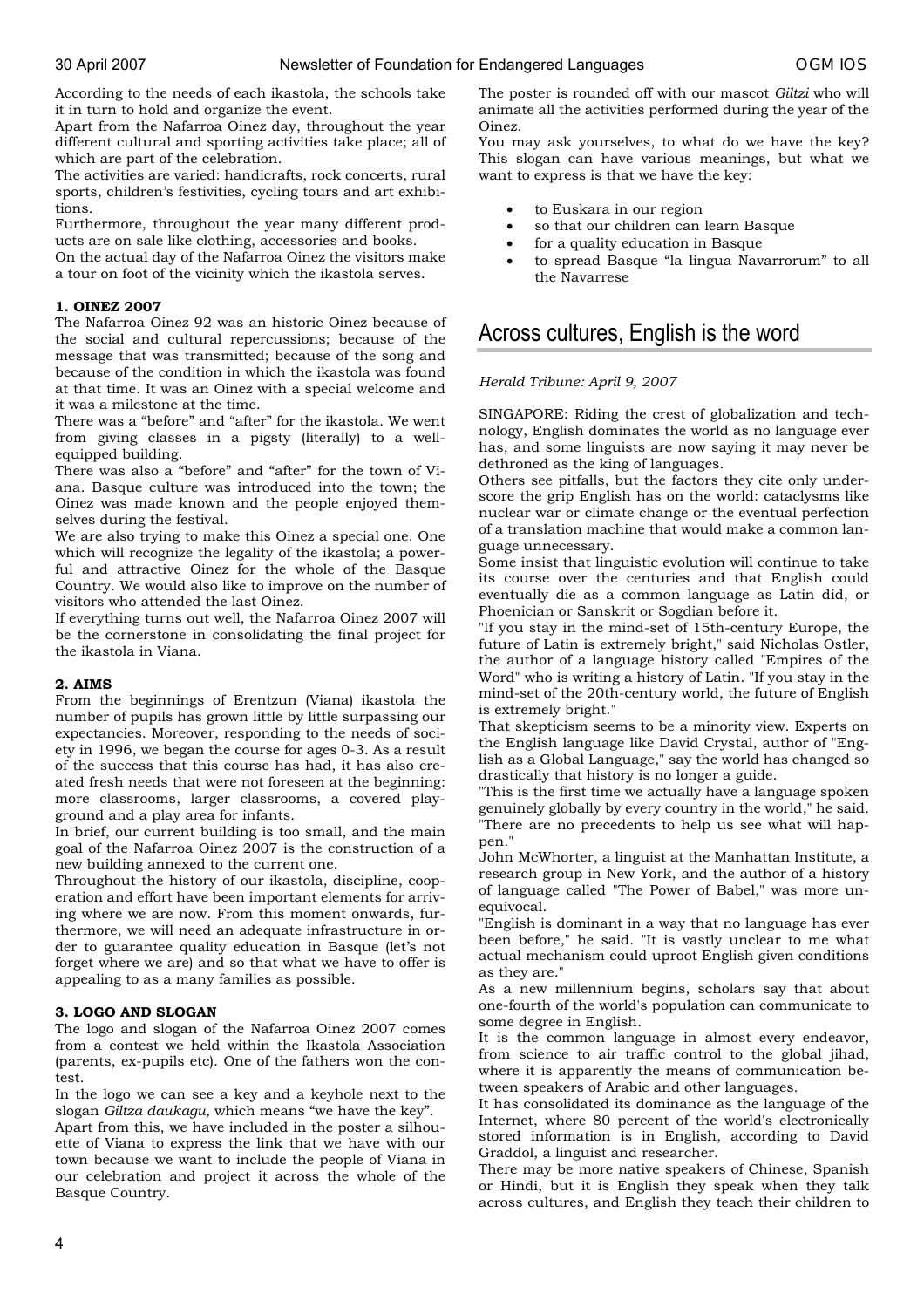help them become citizens of an increasingly intertwined world.

At telephone call centers around the world, the emblem of a globalized workplace, the language spoken is, naturally, English. On the radio, pop music carries the sounds of English to almost every corner of the earth.

"English has become the second language of everybody," said Mark Warschauer, a professor of education and informatics at the University of California, Irvine. "It's gotten to the point where almost in any part of the world to be educated means to know English."

In some places, he said, English has invaded the workplace along with the global economy. Some Swedish companies, for example, use English within the workplace, even though they are in Sweden, because so much of their business is done, through the Internet and other communications, with the outside world.

As English continues to spread, the linguists say, it is fragmenting, as Latin did, into a family of dialects - and perhaps eventually fully fledged languages - known as Englishes.

New vernaculars have emerged in such places as Singapore, Nigeria and the Caribbean, although widespread literacy and mass communication may be slowing the natural process of diversification.

The pidgin of Papua New Guinea already has its own literature and translations of Shakespeare. One enterprising scholar has translated "Don Quixote" into Spanglish, the hybrid of English and Spanish that is spoken along the borders of Mexico and the United States.

But unlike Latin and other former common languages, most scholars say English seems to be too widespread and too deeply entrenched to die out. Instead, it is likely to survive in some simplified international form - sometimes called Globish or World Standard Spoken English side by side with its offspring.

"You have too many words in English," said Jean-Paul Nerrière, a retired vice president of IBM USA, who is French. He has proposed his own version of Globish that would have just 15,000 simple words for use by nonnative speakers.

"We are a majority," Nerrière said, "so our way of speaking English should be the official way of speaking English."

As a simplified form of global English emerges, the diverging forms spoken in Britain and America could become no more than local dialects - two more Englishes alongside the Singlish spoken in Singapore or the Taglish spoken in the Philippines. A native speaker of English might need to become bilingual in his own language to converse with other speakers of global English.

"We may well be approaching a critical moment in human linguistic history," Crystal wrote. "It is possible that a global language will emerge only once."

After that, Crystal said, it would be very hard to dislodge. "The last quarter of the 20th century will be seen as a critical time in the emergence of this global language," he said.

English and globalization have spread hand in hand through the world, Warschauer said. "Having a global language has assisted globalization, and globalization has consolidated the global language," he said. That process started with the dominance of two successive English-speaking empires, British and American, and continues today with the new virtual empire of the Internet.

Although Chinese and other languages are rapidly increasing their share of Internet traffic, English is likely to remain the common language, experts say.

"Estonian has an amazing Web presence," McWhorter said. But when Estonians speak on the Internet with people outside their small country, they will continue to use English.

In a phenomenon never seen before, Crystal said, English is spoken in some form by three times as many nonnative speakers as native speakers.

The teaching of English has become a multibillion-dollar industry, and according to Graddol, nearly one-third of the world's population will soon be studying English.

By the most common estimates, 400 million people speak English as a first language, another 300 million to 500 million as a fluent second language, and perhaps 750 million as a foreign language.

The largest English-speaking nation in the world, the United States, has only about 20 percent of the world's English speakers. In Asia alone, an estimated 350 million people speak English, about the same as the combined English-speaking populations of Britain, the United States and Canada.

Thus the English language no longer "belongs" to its native speakers but to the world, just as organized soccer, say, is an international sport that is no longer associated with its origins in Britain.

Two years ago for the first time, a nonnative English speaker, Jun Liu of China, was elected president of the global education association Teachers of English to Speakers of Other Languages, known as Tesol.

Even if English were somehow to collapse as the language of its birthplace, England, Crystal said, it would continue its worldwide dominance unperturbed.

A recent study found that the Queen's English - the language as spoken by the queen of England - has evolved over the past 50 years, becoming slightly less plummy and slightly more proletarian. But the future evolution of the language, scholars say, is more likely to belong to the broken-English speakers of far-off lands.

"The people who were once colonized by the language are now rapidly remaking it, domesticating it, becoming more and more relaxed about the way they use it," wrote the Indian author Salman Rushdie in an essay in 1991.

But in the end, Ostler said, all of this could become moot. The advance of technology that helped push English into its commanding position could pull it down again.

Though it still sounds like science fiction, it seems likely that some time, many decades from now, a machine will be perfected that can produce Urdu when it hears someone speaking German.

"With progress, the problem of machine translation and automatic interpreting is going to be solved," Ostler said, "and the need for a common language is going to be technically replaced."

### Modern Day Livonians

By learning the language of their ancestors, they are fighting for their culture's survival

#### *By Heather Becker*

he small group meets in downtown Riga, Latvia once a week for their lessons in Livonian. Held in a dark wood and marble-filled building of the Ministry of Social Integration, the group gathers as the business day comes to an end. The offices slowly empty and the sounds of Livonian soon fill the space.

Linda Zonne, a bright 19-year-old with long chocolatebrown hair and serene eyes has attended Livonian les-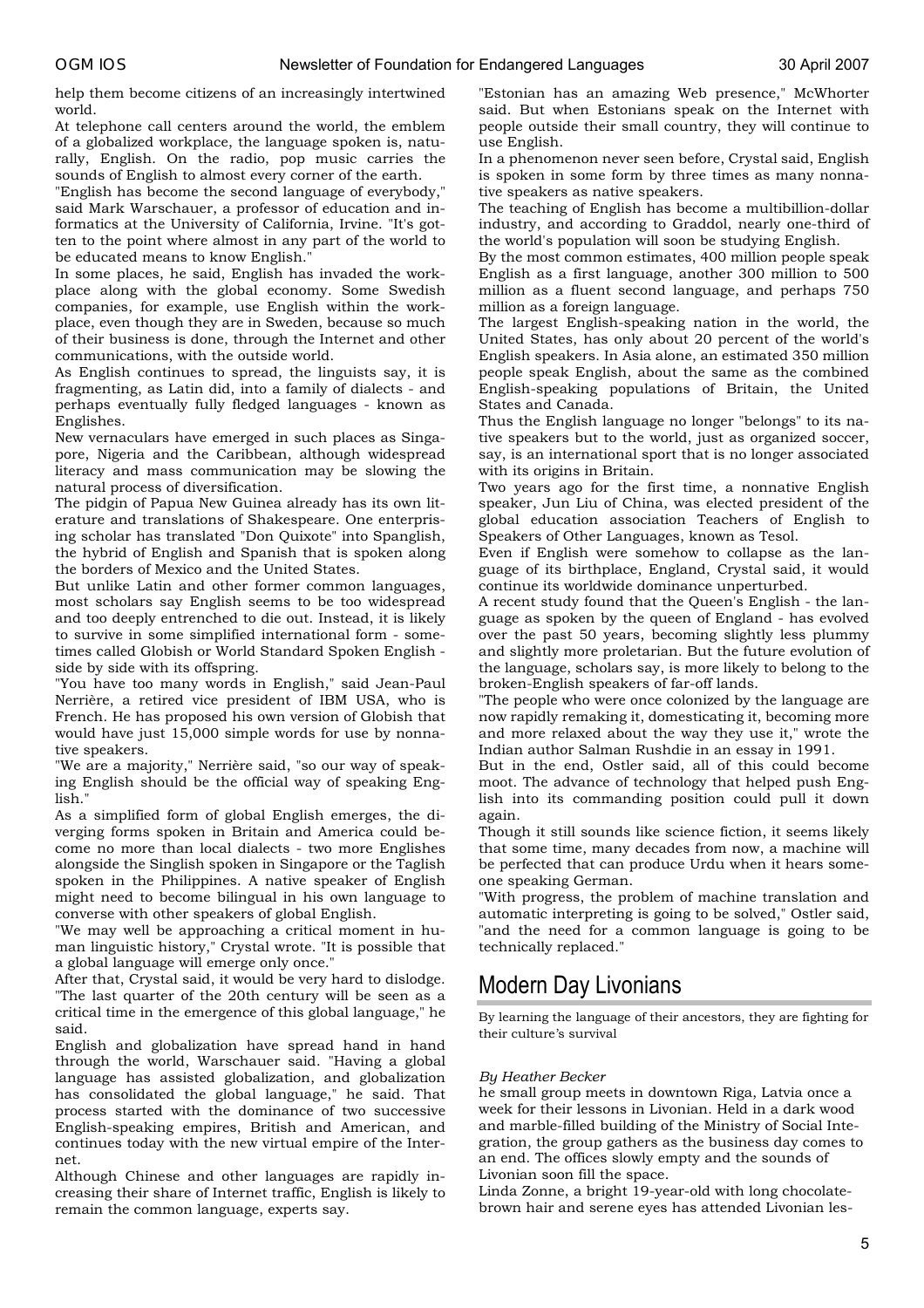sons for over three years. Zonne's grandmother was Livonian, and she studies the language, closer to Estonian than Latvian, so she can learn about her heritage. "I want to understand who we are and I want to learn the language as much as possible," shares Zonne. "I want to introduce society to Livonian things like folklore. For us it's enough, but we want to share it with others who don't know."

Zonne is just one of the thirty students who attend the weekly classes, divided into beginner and advanced groups, provided free-of-charge by the Ministry. Combining young and old, Livonian and non-Livonian, the language course finds all involved eager to take part in the preservation of the Livonian culture, which with only six native speakers left, is in danger of becoming extinct.

For over 5,000 years the Livonian language has sounded through modern day Latvia. Today, however, there are only about 182 registered Livonians and a small handful of native speakers left.

"I am afraid that the Livonian language will eventually die out, but I also trust that we will keep it alive," says Alma Kaurite, a 17-year-old student attending classes for six months. "I think that lately more and more people are interested about their roots and their ancestor's culture." The growing trend of re-connecting with your roots, however, has been criticized among both Livonian and non-Livonian society.

According to Valts Ernštreits, a poet and founder of the Livonian Cultural Center, this new-found motivation to learn Livonian is mostly superficial as it has become trendy and original.

"There is a difference between doing something seriously and just finding your roots. Saying I'm Livonian and doing nothing further; that is what's happening now and it's a very serious problem,"Ernštreits explains. "People don't want to go deep, they just want to be different and have a special identity."

It is said that 1/3 of Latvians have Livonian ancestry and speaking with most of these Livonian students, identifying with their ancestral roots is the most important reason for learning the language.

Livonians also identify as being Latvian and recognize that their modern cultures are not very different. Yet, upholding the mother tongue of their grandfathers and celebrating with traditional dress, folklore and crafts continues to be the motivation in keeping the Livonian culture alive.

"I identify with the Livonian music and language. I feel them as mine; made by my ancestors,"Zonne relates. "I eventually hope to teach my children both Livonian and Latvian together."

People often tell Zonne she doesn't look Latvian and that she looks Livonian. This is another reason why she chooses to study the language, so that she is aware of her past looking back at her in the mirror.

### Saving Languages is a Worthy Cause

#### *By Gary Heath*

*Abridged from the Taipei Times, Sunday 4 March 2007*

In recent years, a great deal of attention and money has been focused on protecting Taiwan's endangered fauna, such as the Formosan Black Bear, and Black-faced Spoonbills and the Formosan Landlocked Salmon. What is less noticed  $-$  but of great importance  $-$  is the fact that all of the nation's indigenous languages are also endan-

gered, some of them critically so and a big effort of preventive linguistics is now required to help save them. The problem of dying languages is only superficially understood and deserves more attention.

Aside from the ongoing ecological crisis, the world is going through a cultural crisis, which is resulting in the rapid loss of languages. The fatc that about half of the world's 6,000 known languages are likely to disappear in the next hundred years is cause for alarm. Some specialists claim that one language is destined to die every two weeks or so.

When I raise the issue with friends, the typical reaction is a shrug and an apathetic comment along the lines of: "Oh, you mean those small dialects spoken by Indians in the Amazon?"

But language death is not something that happens in a faraway country - it happens all around us and has already happened to several of the nation's indigenous languages. It will now be incredibly difficult, though not impossible, to revive the Ketagalan, Taokas, Papora, Babuza, Hoanya, Siraya, Tavorlong and Makato languages, even if these indigenous groups manage to maintain a modicum of ethnic identity without speaking their former mother tongue.

It would be fair to ask if we should care about this phenomenon in the first place. After all, all things come to an end. But languages, like the air we breathe, are somewhat taken for granted. They are what makes us human and they contain within them our cultural history and collective knowledge and wisdom.

When a language dies, it truly is a catastrophe. Imagine for a moment that you are the last speaker of English in the world. You have no one to talk to in English and when you die all of English culture and all of the knowledge associated with this language dies with you. It's as if you and the language never existed.

One misconception that needs to be addresses is the neocolonial belief that indigenous people – and by association their languages – are somehow primitive, or simple and inherently their languages are outmoded and not worth saving. This attitude ignores the complexity and subtlety of all languages and the fact that all languages hold within them special bits of knowledge not accessible to those who don't speak them.

Languages are adapted to their environments and Taiwanese languages are no exsception. These languages are complex and represent a whole unique perspective on the world.

Who knows when we may need to tap into that unique perspective for our own survival as a species? Languages die out for all kinds of reasons, and it has to be acknowledged that in practical terms we are not going to be able to prevent the extinction of many of them. However, the case of Taiwan is most encouraging since its Aborigines have attained formal recognition and funding through the Council of Indigenous Peoples (CIP). The council recently adopted a plan to promote indigenous language learning among 12 officially Aboriginal tribes. This will involve the teaching of about 43 dialects in schools across the nation.

The challenges involved in the implementation of this program cannoit be underestimated, however, and proper planning, along with long-term commitment, will be required to make preventive linguistics work. At the end of the day, the whole community will need to be involved in language preservation, something that a bureaucratic quick-fix cannot achieve.

In addition to providing teaching materials, the council has to put small field teams together. These teams will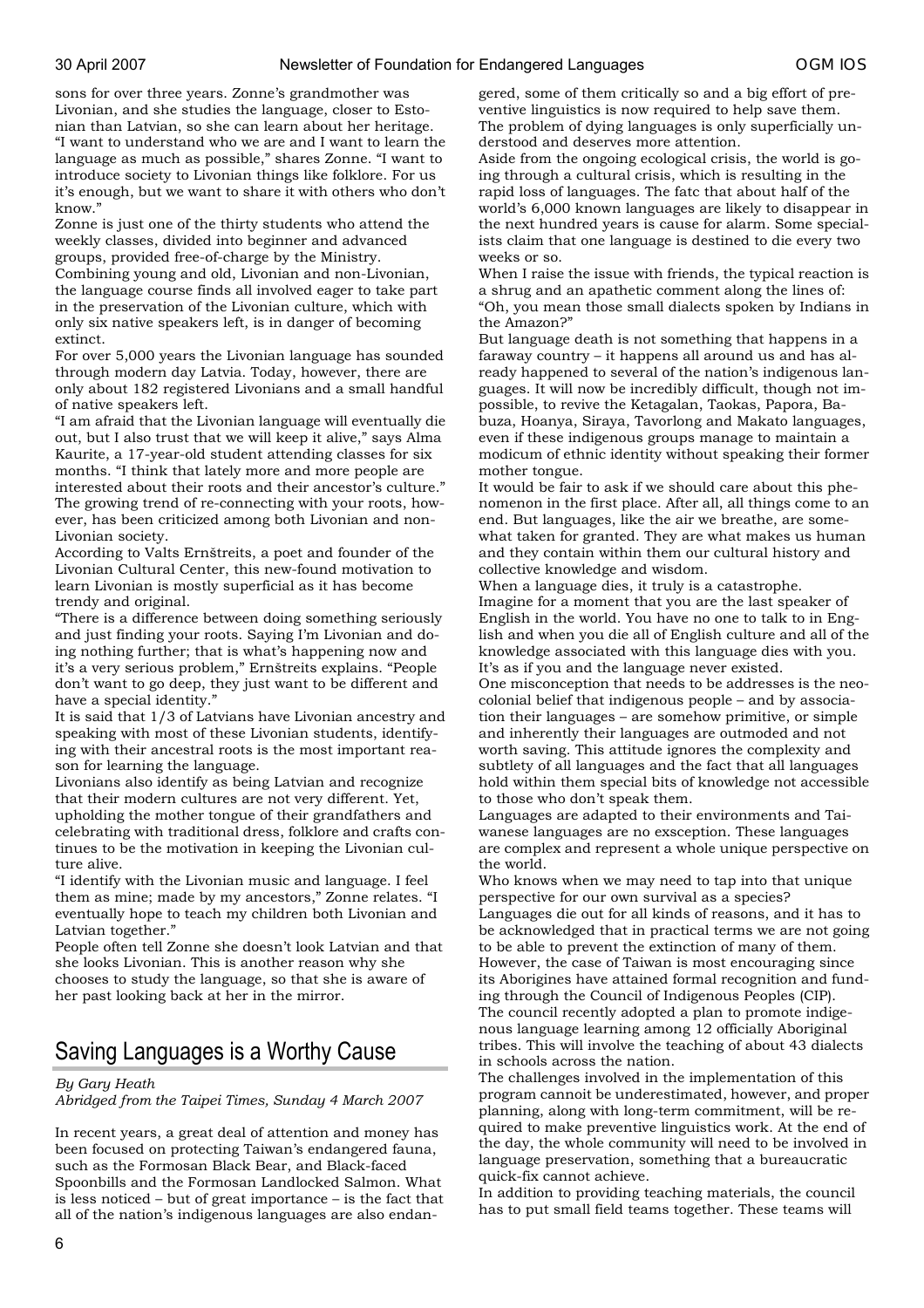#### OGMIOS Newsletter of Foundation for Endangered Languages 30 April 2007

need to include specialists on socio-political organization and action, as well as l;inguists and teachers. They will also have to develop the process needed to help promote indigenous language learning in specific sociogeographical areas, a process that must include economic development.

The need for a concerted community effort is crucial for the preservation of endangered languages. That is why any non-solicited effort at the local level has to be especially welcomed and supported. It is deeply regrettable that the council has been reluctant to expand official recognition to the Ping Pu plains Aborigines, more or less writing these groups off. With the scarce resources available, the council's attitude is understandable, but wrong.

The Aborigines of Taiwan need to know that their efforts to preserve their languages are worthy, and central and local governments need to be persuaded to allocate resources to aid these local language preservation efforts instead of wasting money on the construction of unnecessary airports, roads and museums

### *New Internationalist* magazine publicises Hawaiian language rights

The April 2007 issue (number 399) of *New Internationalist* magazine publishes an interview with Haunai-Kay Trask, a campaigner for indigenous language and human rights in Hawai'i. The interview is edited and transcribed from a conversation with Chris Richards broadcast on the newly-launched Radio New Internationalist, a weekly radio programme "linking up progressive people from every corner of the globe". If you wish to down-load these programmes, they can be found at www. newint . org/radio –and Chris Richards can be contacted at chrisr at newint.com.au.

*The Editor*

### Anyone here speak Cromarty fisher?

*By Matt Kennard, The Guardian (UK) 26.2.2007*

Obscure fishing dialects aren't renowned for their ability to set the heart racing, but news that a centuries-old brand of Anglo-Scottish pidgin is only two people from extinction has induced mild panic among traditionalists. The Cromarty fisher dialect is being kept alive by two Scottish brothers, Bobby and Gordon Hogg, 87 and 80, who live in the Highland town. Am Bailie, an online archive, plans to record them to preserve this language for posterity. "Dialects come and go, but they are extremely important,"says Jamie Gaukroger, content organiser for Am Bailie. "It would be doing a disservice to the whole culture by not recording it."

Cromarty is a small port on the tip of the Black Isle, just north of Inverness. The Cromarty website describes the town as a "jewel of vernacular architecture"and the "capital of the highlands". Its patois is assumed to have developed in the 17th century from a fusion of the local fishermen's tongue and that of visiting English soldiers. "The language has died now,"says Bobby. "It was associated with fishing, and as the industry has died out, so has the language. Me and my brother are not the only ones who know the language – we're just the only ones who speak it all the time."

According to Gaukroger, Cromarty fisher is one of many Highland dialects that will soon disappear. "About five have come to our attention – all in the Black Isle area – and once we have got this one done, we will actively look to record the others."

Cromarty fisher sounds like a bizarre mixture of twee Shaklsperean English and thick Geordie. Archaic words like "thou", "thee"and "thine"are combined with a virtuoso use of the letter "h": "ear"becomes "hear"and "herring"becomes "erring". The uninitiated listener is left in a daze as to which century they are in.

"I've spoken the language all my life, so of course it's a good thing it will be preserved,"says Bobby. "I'm surprised by the interest because I think this is a problem all over the country."He pauses and sighs wearily. "In the past couple of years, though, they've started speaking like Invernessians round here!"

### New research shows strong support for Sardinian language

*Cagliari, Friday, 11 May 2007 by Andrea Oppo, from Eurolang website*

New research launched this week entitled "The Common Sardinian Language: A Socio-linguistic Study" shows strong support for the language and that Sardinian is faring better in rural areas.The research, commissioned by the Sardinian government, was conducted by the Universities of Cagliari and Sassari.

68,4% of Sardinians state that they "know and speak at least one of the variants of Sardinian". In municipalities with less than 4,000 people this percentage rises to 85,5%, while in municipalities with more than 100,000 people it decreases to 57,9%.

31,9% of Sardinians are against the use of Sardinian in public offices, whereas the majority, 57,7% , are "completely or partially favourable to the introduction of a unified written form of Sardinian for publishing official documents of the Sardinian Regional Government."

29% of those interviewed state that, while they could not speak Sardinian, they could understand it. Only 2,7% said that they could not speak or understand it at all.

In urban areas the percentages are particularly significant. In Cagliari, the capital of Sardinia, the 59,3% affirm that they know and speak Sardinian, and 36,7% say that they can only understand it. In Nuoro 66,7% speak Sardinian, and 62,7% in Olbia.

Finally, 89,9% of Sardinians "strongly agree" with the sentence: "The local language must be protected as it is a part of our identity." Furthermore, 78,6% of Sardinians agree with the teaching of Sardinian in public primary and secondary schools, and 81,9% agree that the teaching of languages at school should include Italian, a foreign language, and Sardinian.

In the debate held after the launch the Regional Presi-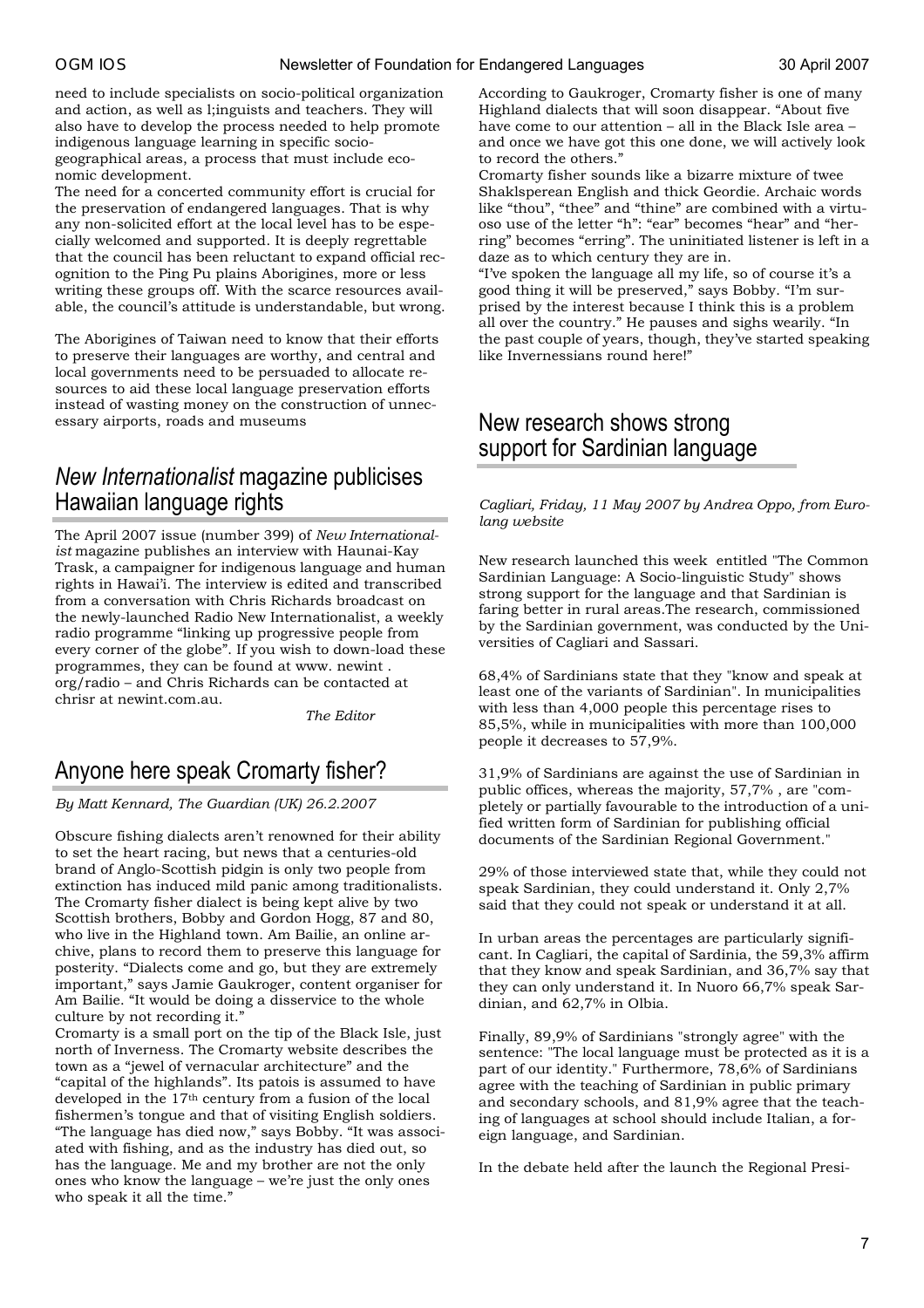dent, Mr Renato Soru, said: "It's time we taught Sardinian in public schools. And it's time that teachers of Sardinian got official credits for their work just as English or Italian teachers get." He added: "I don't understand why politics should protect only old walls and archaeological sites and not care about a living thing like a spoken language. In fact, a language tells us much more than a few old stones - it speaks about a whole people and is much more important."

In the run up to the study's launch, there were some disagreements among scholars on the reliability of the research, the main criticism being that the research overestimated the real knowledge that people have of Sardinian. Referring to the critics, Mr Soru said, "this is exactly what matters to me as a politician, if people pretend to know Sardinian better than they effectively do, this means they are interested in it, they recognise its value and they probably regret not knowing it."(Eurolang 2007)

### Virtual school project to tackle lack of Sámi language teaching

#### *Gent, Wednesday, 02 May 2007 by Katriina Kilpi, from Eurolang web-site*

The Finnish Sámi Parliament and the Educational Centre of the Sámi Area have put out a survey on the number of interested children and youth living outside the Sámi homeland who wish to learn Sámi as a first or second language. The teaching of the Sámi language outside of the Sámi homeland started in the autumn of 2006. Now, the Virtual School Project is trying to reach more children by internet in primary and secondary schools in areas where a Sámi speaking teacher is not available.

A group of a minimum of three students is needed to be able to begin virtual Sámi teaching. According to the Sámi parliament, the project is cost effective as the schools will only have to cover the costs of maintaining the virtual connection, the license payments of the required softwares, and monitoring the teaching.

Over the past few years the Sámi parliament has repeatedly called for the government to take action to protect the Sámi language learning rights of students living outside of the Sámi homeland. Small groups have already been formed in Tampere, the Oulu area, Rovaniemi and Sodankylä, where there have been teachers available for Sámi teaching. Besides a lack of teachers, Sámi teaching outside the homeland is made even more difficult as there are no laws protecting this right, municipalities lack funding, and there exists no common curriculum for Sámi education.

The Sámi parliament considers the prevailing situation unconstitutional as over 50% of all of Finland's Sámi children and youth is left without Sámi language teaching because they live outside the homeland. In fact, the prevailing legislation equates Sámi children with immigrant children when it comes to receiving education in one's first language.

To tackle the most pressing issues of Sámi education, a Sámi Parliament approved proposal on Educational Policy was presented to the Finnish Ministry of Education in December 2006. The proposal, entitled "Development of educational policy status and the education of the Sámi", calls for the Finnish Ministry of Education to immediately appoint a working group to explore the educational policy status of the Sámi, as well as to look at the most pressing issues over Sámi education.

The proposal called for a long term development plan for Sámi education. Other issues presented in the report ranged from the need for special and additional training for Sámi teachers, for a unified curriculum for the whole Finnish Sámiland, for comprehensive assessment of Sámi education to gain data on the effectiveness of methods used and the success of Sámi children, and more resources to produce educational materials and resources for Sámi schools.

Finally, the report underlines the importance of shifting the influence and decision-making power to the Sámi parliament for the education of its own people. The Sámi parliament also proposed an annual assembly with the Ministry of Education, for which purpose the Sámi parliament would draft a report about the status and the need for development of Sámi education.

Eurolang talked to Ulla Aikio-Puoskari, a researcher from Giellagas institute at the University of Oulu and the educational secretary of the Sámi parliament in Finland. She said that "the paper is a compilation of proposals compiled over the last electoral year of the Sámi parliament as well as some new material. It is one of the biggest and most important Education Policy proposals and statements of this electoral term (2004-2007)" She added that she thinks that the paper is "good and thorough and summarizes the situation of Sámi education at the moment". Eurolang, however, has not been able to get a comment on the paper from the Ministry of Education.

Meanwhile, parents outside the Sámi homeland have in recent years become more active in their demand for Sámi language daycare and Sámi language teaching. In the last few months some daycare centres in Helsinki have begun a North Sámi language nest. The Sámi language daycare is a result of the efforts of Sámi children's parents, led by Maija Lukkari, a mother of two Sámi children. However, the fight for a Sámi language daycare took so many years in Helsinki that at least five Sámi children and their families moved elsewhere. Nonetheless, the Sámi language daycare begun its operations in March with seven children from Vantaa and Helsinki cities. Lukkari is convinced that this will just be the beginning. The goal is to have Sámi as a main language in daycare centres and for the children to be able to continue speaking it all the way through school. (Eurolang 2007)

### Wales watching

#### *By Diane Hofkins, abridged from the Guardian Education supplement, 1 May 2007*

The child-made banners in the hall leave no doubt about what country Radnor primary is in. The largest is stud-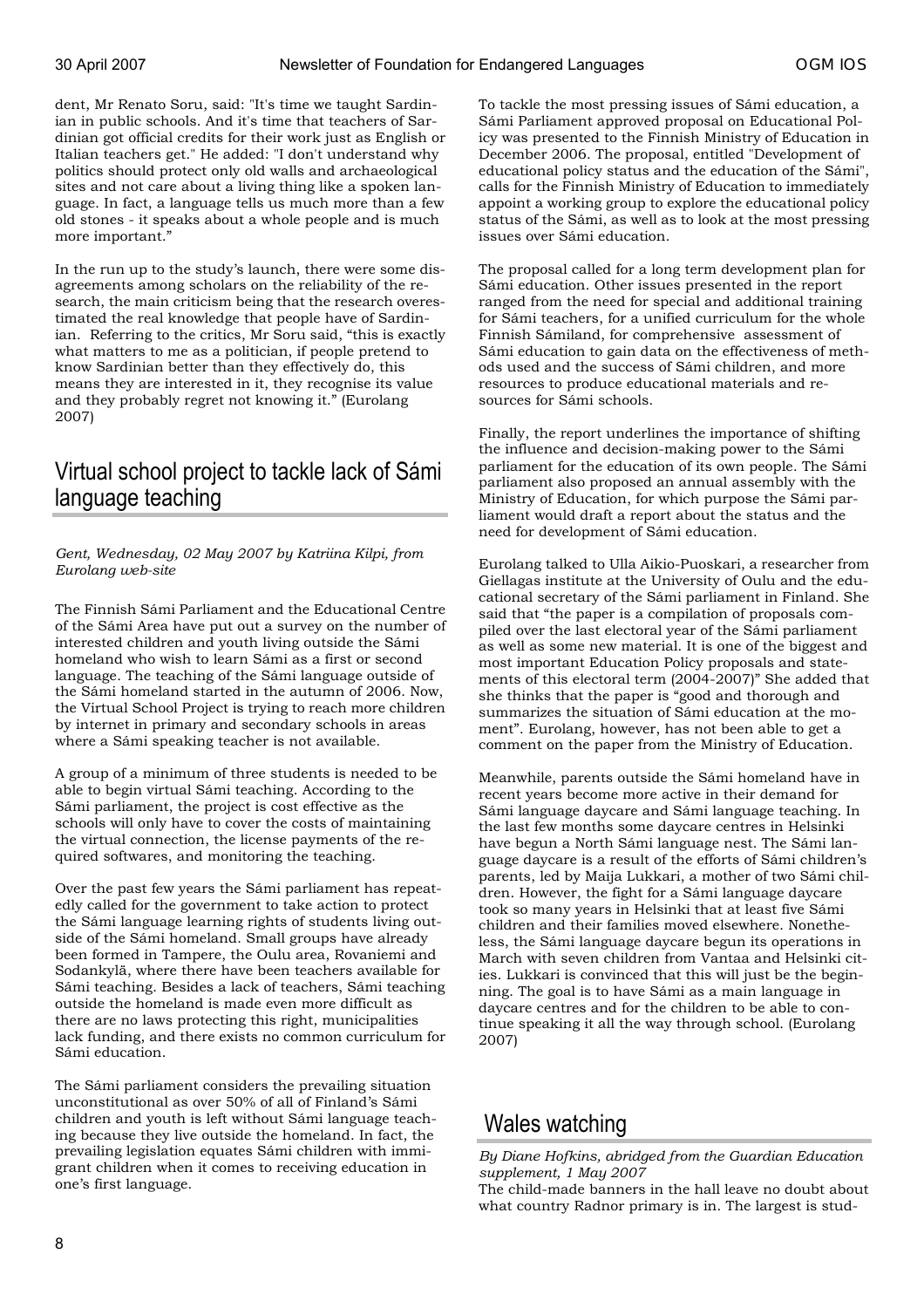ded with photos of Tom Jones, Anthony Hopkins, Catherine Zeta Jones, Shirley Bassey and more celebs. past and present.

In the classroom, year 5 and 6 children answer the register with "prynhawn da"(good afternoon) and the teacher praises achievement with "da iawn!"(well done). Like Jones, or Owen Glendower, the Welsh tongue is part of the children's national heritage, and they identify with it. "People want to learn their language,"says 11-year-old Laura, Notices around the Cardiff school are in English and Welsh, and crib sheets remind teachers to use Welsh phrases such as "bobol bach!"(literally, it means "little people") instead of English ones such as "goodness gracious!"

Across the Severn, Lord Dearing's report, published in March, has strengthened the government's commitment to the teaching of foreign languages in English primary schools. The education secretary, Alan Johnson, accepted the recommendation that modern languages should become part of the statutory curriculum from age seven by 2010. The report comments on children's enjoyment of language learning and notes that the groundwork has already been laid –some 70% of primaries already teach a foreign language in some form or have plans to do so.

#### *Competitive edge*

In most European counties, children start learning foreign languages at seven, and as Dearing's interim report in December notes, children's enjoyment is not the only issue. "The British Council warned earlier this year; 'monoglot English graduates face a bleak economic future, as qualified youngsters from other countries are probing to have a competitive edge over their British counterparts in global companies and organisations.'" But when it comes to looking for a country where a second language is universally taught to English speakers in primary schools, there's an example right here in the UK. Welsh as a first or second language became compulsory from age five with the introduction of the national curriculum in 1989, so Wales has more than 15 years'experience of systematic language teaching to national standards. And the desire to develop a truly bilingual country is still at the heart of education policy. The experiment started somewhat chaotically as, despite intensive and expensive training programmes, and a rolling programme that started with children in years 1 and 7, there was an inevitable shortage of teachers of Welsh. A decade later, standards of Welsh in English-medium primaries remained dodgy, but now the subject is holding its own. In its 2006 annual report, the Welsh schools inspectorate, Estyn, found that around two-thirds of primaries developed children's bilingual skills well. Experts agree it is important to "embed" language into daily activities, through games, songs and incidental use, such as answering the register and giving praise and simple instructions. Nigel Pearson, primary languages adviser for CILT, the national centre for languages, says children can do simple addition in French or Spanish, and familiar stories such as Goldilocks or Little Red Riding Hood can be told or acted out in other languages. The Internet and interactive whiteboards make it possible to talk about foreign food in class and see it before your eyes directly from the country in question. Partly in the light of the notoriously overcrowded primary timetable, Dearing advocates cross-curricular teaching, and Pearson agrees that dedicated lesson time is not necessary in primary schools. Through "creative embedding", it can enhance rather than detract from subjects such as humanities or RE> A few minutes spare at the

end of the day can be used to sing a song or do a few mental maths. exercises in a foreign language. John Bald, primary languages consultant to the Hackney learning Trust in east London, believes it is feasible to give every child a baseline in a language by 2010, even without a prescribed curriculum. This will, he says, make their acquisition of language in secondary school smoother, as the earliest stages of a language are the hardest to learn. "It means children won't have a cliff to climb in year 7."

Bald wants to see children reach a level where they can write a few sentences about their friends and families. In Wales, the set-up is more formal. At Radnor primary, infants have a dedicated hour a week of Welsh, and juniors just over an hour; but the level of attainment by year 6 seems in line with Bald's wish.

Back in class, Welsh coordinator Sarah Pritchard has got a multicultural group playing with the *pel Cymreig* (Welsh ball). Whoever catches it has to say a sentence about the person next to them, based on simple sentences Pritchard has put on the whiteboard. "Mae Said," says Said's neighbour. "Mae yn hoffi… how do you say cricket? Mae yn hoffi criced."(This is Said. He likes cricket.)

Laura, Lawrence, Ffion and Anika all fpound learning Welsh fun. "You get to see what other people speak," says Ffion, 10. "It makes you feel talented,"adds Anika, also 10. Eleven-year-old Lawrence points out that when he goes to north Wales, where everyone speaks Welsh, he can speak a bit, too. They all enjoy learning through games, and agree that the younger you start, the better. Teaching is topic-based, with vocabulary and sentence structure increasing in complexity. The emphasis is on oracy, but a Welsh text is studied every half-term. For children who have English as a second language, it can be difficult at first, but because of their ear for languages, they pick up Welsh quickly. "You can see the delight on their faces,"says Pritchard.

#### *Pioneering work*

Bald argues that the factor that will make similar success in England possible is ICT. The pioneering work of Glynis Rumley, whose Pilote software was the first to bring the voices of children from a French primary into the Anglophone classroom, has made it much easier for non-specialist primary teachers to teach a language. "The role of explanation in language learning is crucial,"he says. "I explain that French people like their language to flow, and that putting words such as *je* and *ai* together makes it sound jerky. Children practice forming "j'ai", using software, and then move on to writing sentences on the whiteboard.

Support from secondary schools is also easing the introduction of primary languages in England, with increasing numbers of modern foreign language teacher doing outreach work. This is important, because if the government hopes that enthusiasm built in the primary years will boost the take-up of languages at GCSE, they will have to get the transition right –as Dearing acknowledges. Welsh local authorities such as Cardiff are now developing ways to improve links between primaries and secondaries in Welsh language teaching, because pupils'enthusiasm for the subject wanes when they are teenagers, hitting its lowest ebb at GCSE level – at key stage 4, only 19 out of 45 lessons visited by Estyn in 2006 gained the top two ratings.

Much of this has to do with a shortage of qualified Welshlanguage teachers in non-Welsh-speaking areas. And although the Radnor primary children say they are looking forward to studying a third language in high school,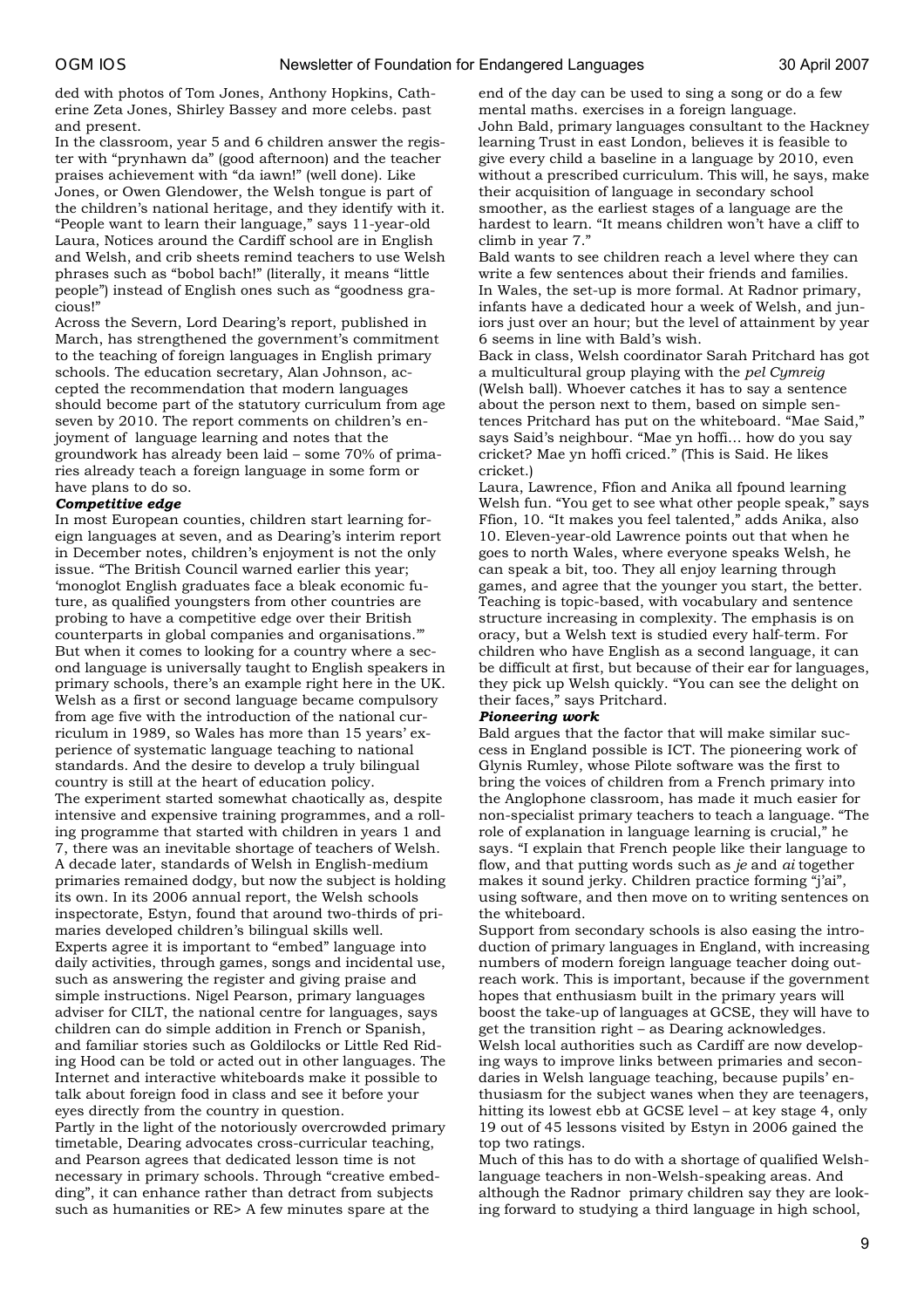take-up of foreign languages at GCSE in Wales is much lower than in England: 30%, compared with 51%. At present, there are no plans to mandate another language in Welsh primary schools. But things are not standing still –Welsh is now moving into the early years in English-medium schools in Wales, with the ultimate goal that all foundation classes will be completely bilingual.

### Sinn Féin seeks Irish development plan

#### Fri, May 18, 2007

Sinn Féin has called for the establishment of a new 10 year development plan to preserve and advance the Irish language. Outlining the party's Irish language policy in Dublin today, Bairbre de Brún MEP said Sinn Féin was also seeking a monitoring programme for the Gaeltacht and a mechanism to officially recognise "Breac-Ghaeltachtaí" - areas where both Irish and English are widely spoken. She said the party was pushing for increased use of Irish in the Oireachtas and the retention of the language as a core subject at post primary level. In its manifesto, the party proposes the teaching of a second subject, like PE or drama, through the medium of Irish at primary and secondary school level.

The party also wants funding for Irish language preschooling and the adoption of an Irish language stream in English language pre-schools. "Every child in Ireland at secondary level should have the right to be schooled through the medium of Irish," the manifesto contended. The party said the State should tackle resistance within government departments to changes brought about by the status accorded to Irish as an official language of the EU. Sinn Féin also wants funding to be made available to provide access to language classes for all, including Irish language classes for foreign-nationals living in Ireland for whom classes in English are already provided for. © 2007 ireland.com

### Native American Caucus Supports Funding for the Esther Martinez Act and Johnson O'Malley Program

On April 27, 2007, the Native American Caucus, cochaired byRepresentatives Dale Kildee (D-MI) and Rick Renzi (R-AZ), sent letters requesting funding for the Esther Martinez Native American Languages Act and the Johnson O'Malley program to the House Committee on Appropriations Subcommittee on Labor, Health and Human Services, Education and Related

Agencies and to the Subcommittee on Interior and Related Agencies, respectively.

National Indian Education Association 110 Maryland Avenue, N.E. Suite 104 Washington, D.C. 20002 P: (202) 544-7290 / F: (202) 544-7293

### 'The Interpreter': Dan Everett and the Pirahã

*The New Yorker* in its issue of 16 April 2007carried an extensive article by John Colapinto, 'Reporter at Large'on the work of our member Dan Everett among the Pirahã of (a tributary of) the Amazon in Brazil, which has also been well publicised elsewhere, and the implications their language has for Chomskyan theory of language. The article is accompanied by stunning photographs. Another version of the article was subsequently published in *El Mundo* in Spain under the title 'El increíble lenguaje des los pirahas'. *–The Editor*

### Anger at Aborigine school plan

#### *Barbara McMahon in Sydney (The Guardian, UK, 26 May 2007)*

An Australian government plan to force Aboriginal children to learn English ignited fierce debate yesterday, with some activists calling the plan racist.

The initiative was put forward by Australia's indigenous affairs minister, Mal Brough, who said the compulsory teaching of English would help Aboriginal children living in remote and deprived communities to escape poverty and inequality.

He revealed that the government was considering a plan to require Aboriginal parents to ensure that their children attend school or risk losing welfare payments. Referring to children living in some of Australia's most remote communities, he added: "Most of the children don't speak any semblance of English. So what chance have they got?"

Tauto Sansbury of the Aboriginal Justice Advocacy committee said the idea was insulting and would reinforce old-fashioned stereotypes.

Another activist, Sam Watson, said the government seemed to be "inventing new ways of showing Aboriginal people cultural disrespect."

The federal opposition education spokesman, Step[hen Smith, said he agreed in principle with the government's push for indigenous children to be compelled to learn English.

Indigenous MP Linda Burney said that speaking English would help lift indigenous children out of poverty, but added: "It's a bit rich coming from a government that took away funding for bilingual programmes in the Northern Territory."

Australia's 460,000 Aborigines make up 2% of the population and are the country's most disadvantaged group.

### No words to describe one cost of immigration

#### *By Maggie Marwah*

TORONTO –For all its rewards, immigration exacts a steep price – one paid by families in guilt, frustration and seemingly endless regret. Government officials may tout immigration as economic and demographic salvation. Others welcome people from other lands for the richness and depth they add to our society. But beyond the bureaucratic number-crunching and the pretty costumes at multicultural festivals, many immigrant families – like my own – live a profoundly sad reality:

We can no longer communicate across generations. We sons and daughters of non-English-speaking immigrants –perhaps we were immigrants ourselves, arriving as children - foolishly, naively, defiantly but readily, gave up the language of our parents. Not all. But many of us.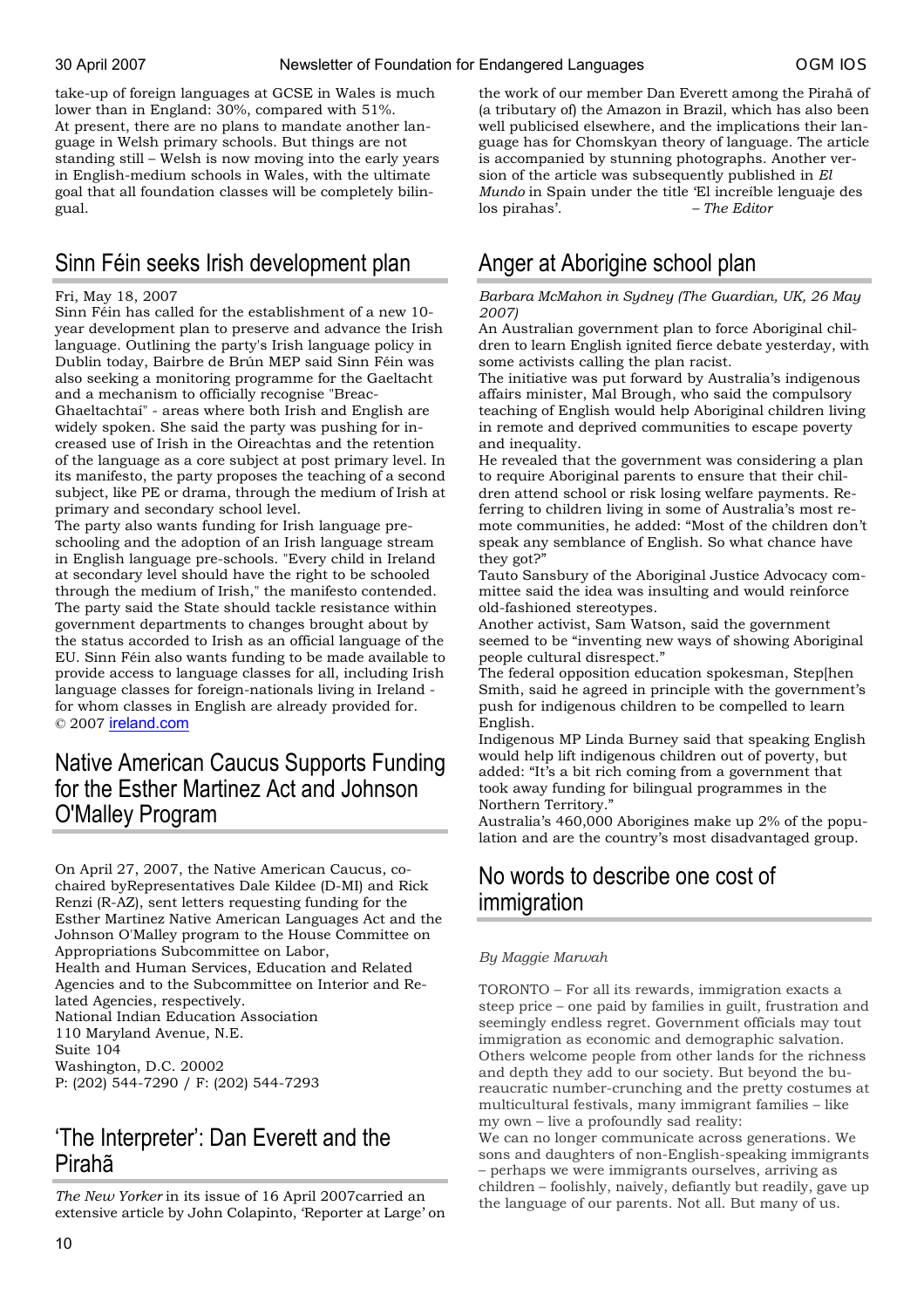This price we paid  $-$  the tradeoff we made for a better life –is no more fully felt than during a visit to our ailing parents' home. There are few words the child can say that the parent can understand, few words the parent can offer that the child can understand. We no longer speak a common language - and no longer share all that allows us. Even in these, their dying years, we know that much will remain forever unsaid and unshared. That the children of immigrants almost universally embrace the language of their adopted country is no surprise. What is perhaps surprising is how quickly linguistic assimilation can occur. Research indicates that by the second generation of non-anglophone immigrants, between 10 and 40 per cent speak only English. How large the number depends on the culture and whether there are frequent visits back to the homeland.

A 2006 report by the Migration Policy Institute puts the language loss among second-generation Chinese immigrants in the United States at just over 25 per cent. By the third-generation – the grandchildren – the loss is almost total: 91 per cent speak English only. Anecdotally and intuitively, I cannot see how Canada's Chinese immigrants can avoid a similar fate. Ask an immigrant father why he uprooted his family, why he left a good job or a prosperous business and all that was familiar, sometimes giving up a profession, to come to Canada, to start all over, to build a new life, almost from scratch – never, ever, assume it was easy. Ask him why, and often he will answer: for the children.

Perhaps more than anything, my father wanted us to have the educational opportunities this country offered us, and from that education succeed in a safe land with few limits. He knew, as many immigrant parents do, that prosperity would not necessarily come to his generation. His would be marked by back-breaking labour to keep us fed, clothed, sheltered and in school. No, the prosperity would belong to the next generation. My parents wanted our success in an English-speaking world and knew that meant speaking English. They would learn early on the high price of giving us this opportunity. At the kitchen table, its plastic tablecloth still damp from the afterdinner wiping, they would struggle to help us with our homework. Soon enough, as we grew, they struggled to understand what we joked about or argued over with our cousins at family gatherings.

They understood the cost, but that didn't mean they accepted it or weren't hurt by our rejection of their language. They would push back by speaking only Chinese to us, often embarrassing us in front of our friends. They would make a case for the value of speaking a second language – only the second language many of us chose was French. Once, my parents floated the idea of sending us to Chinese-language classes, but money was scarce and defiance high. No way were we going to give up carefree Saturdays to travel to Chinatown to sit in a classroom yet another day of the week. The idea quickly died. And so it is that the language that I was born into, and spoke easily in my early childhood, I would increasingly lose the further I moved into English Canadian culture – and in my life. The most damage occurred in my teen years, when I sought desperately and uselessly not to be different from my friends and classmates. But, proof that there is life beyond adolescence, I emerged in my early 20s with regret that I had given up so much of a language I had once even dreamed in. And I was doing so at the very time that my already aging parents were losing much of the English they had learned. My Chinese vocabulary was arrested in childhood, by then already limited to chore details and bedtime routines. My regret took me back to university to study Cantonese, one of the two main dialects of China. The problem was that I knew just enough to be frustrated. I was being taught standard Cantonese, but I grew up speaking, listening and understanding a dialect of Cantonese – in essence, a dialect of a dialect. The differences were subtle but numerous enough to confound me  $-$  and my parents when I tried it on them. I gave up after one semester.

This is how it came to be that several weeks ago, I faced what for many families would have been a straightforward question – but wasn't for us. Because I'd been exposed to mumps, I needed to find out whether I had had it as a child. I could not recall, and my older siblings could not agree. We knew our mother would remember, but none of us knew the Chinese word for mumps. We had to bring in an interpreter. I recognize the tremendous sadness in that situation, and more so during this visit to my parents' quiet home. I sit in regret that I have never shared the adult conversations of women with my mother. Even today, as I see how the cancer is finishing its work, I cannot speak to her of her life or my life, of my hopes and my dreams for my children. I do not know the words that she would understand. I do not tell her I love her, because in English the words mean nothing to her. In Chinese, they mean little to me.

This is the high price of immigration not quantified by officialdom. The silence of the room, and the silence across time and generations.

*Maggie Marwah is a freelance writer and communications consultant living in Halifax.*

### 4. Appeals, News and Views from Endangered **Communities**

### Encouraging the use of Manx

Manx Gaelic had been pronounced dead in 1974 when its last first-language speaker, Ned Maddrell, died. Yet today, from an office in Port St.Mary on the Isle of Man, the Manx Language Officer is energetically spearheadinga campaign to promote the revivalk and daily use of Manx Gaelic, or Yn Ghaelg as it is known to its speakers. The Language Officer represents the Manx Heritage Foundation, a charity based on the island whose rile is to fund and support all aspects of indigenous culture on the island. The Foundation has produced a number of leaflets and publications which are quite exemplary for anyone wishing to rescue a language from its death-throes. At present the Foundation is preparing a learners'website, according to the Language Officer, Adrian Cain. Meanwhile I can pass on the following useful links: For information about the work of the Manx Heritage Foundation:

http:// www. manxheritage. Org

For a general overview of the Manx language there is a website run by Phil Kelly:

http:// www. bunscoill. iofm. net/

For information about the Bunscoill Ghaelgagh:

http:// www. bunscoill. iofm. net/

The Manx Language Society, yn Cheshaght Ghalickagh, is at

http:// www. ycg. iofm. net/

The Bible in Manx can be searched at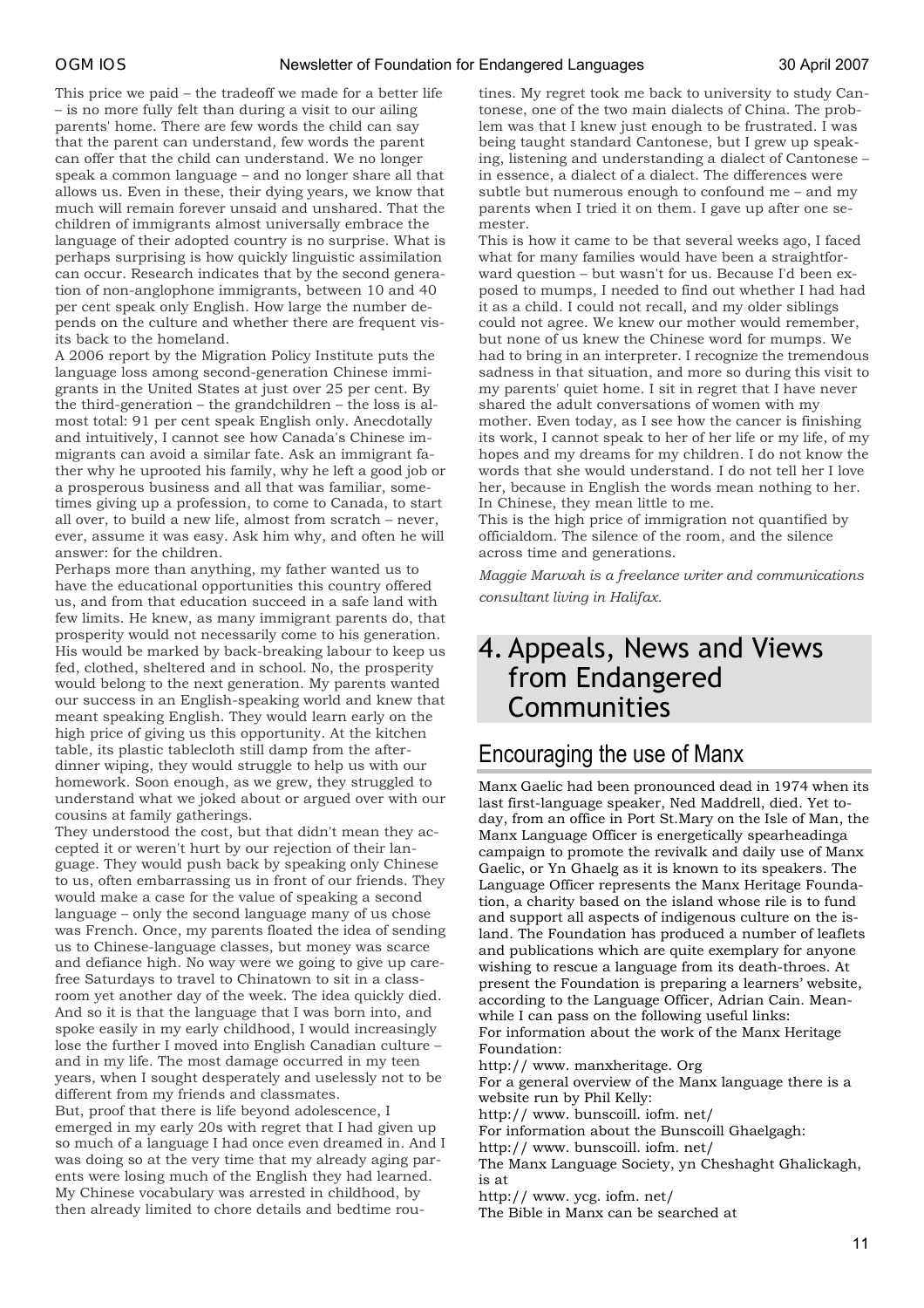http:// www. mannin. Info/MHF/

And Manx Radio provides the news in Manx Gaelic each week at

www. manxradio. Com/ newsinGaelic. Aspx

A new website has just been set up for a playgroup organisation using the language, which Adrian Cain says was instrumental in changing attitudes towards Manx Gaelic.

The printed matter promoting Manx includes:

A Guide to the Business Use of Manx (Gaelg son dellal) (with a CD)

Gaelg Vio/Your guide to the Manx language and culture of the Isle of Man

Dhooraght: A Yearly Journal of Manx Gaelic (in Manx) Brochure: 6 oyryn mie/ 6 good reasons

Pocket Guides (in Manx and English)to: Fresh Produce; Places of Mann; Birds of Mann; Wildlife of Mann; the Music of Mann; the Manx language.

Promotional leaflet from the Manx Language Advisory Council

Beautifully printed, colourful and in handy sizes, these are a credit to their producers and would be an inspiration to anyone seeking to promote the revival of a severely endangered language. If you would like to know more, you can contact Adrian Cain, the Manx Language Officer, by post at PO Box 17, Port St.Mary, Isle of Man IM99 7QJ, by e-mail at greinneyder at mhf.org.im

### 5. Allied Societies and Activities

### Summer Institute of Linguistics catalogues endangered languages of Papua New Guinea

A new page on endangered langugaes has been added to SIL's PNG website. The new page lists sample endangered languages in PNG, and has links to pages summarising the vitality of each language, as well as available resources on the language. This page is a resource for those interested in studying endangered languages, or languages of PNG for which there is limited time for data collection. The page will be a work in progress, with further information to be added.

The web-page address is: http:// www. sil. org/ pacific/ png/ endangered. asp.

*From LR-Linguistics at SIL*

### Research Assistants needed for language documentation project

The Project for the Documentation of the Krim and Bom Languages (DKB) is a two-and-a-half-year project (Sept 07 –May 2010) funded by the Hans Rausing Endangered Languages Project (SOAS, University of London) and the National Science Foundation (USA). The site of DKB is the southern coast of Sierra Leone (West Africa) in a lowlying area of tidal estuaries and mangrove swamps. Field conditions are difficult; the research site is beautiful but can be reached only by boat. A solar-power system will be the source of power for recording equipment, computers, etc.

The purpose of the DKB is to document the dying language Krim (krm) with several score speakers, and possibly the even more threatened language Bom (bmf), which had only one partial speaker during the 2006 pilot study.

See http://www.ling.pdx.edu/childs/DKB.html for additional information on the project. The web site http://www.ling.pdx.edu/childs/MDP.html contains an early characterization of a preceding project on the related language Mani (buy).

Research assistants are sought with the following qualifications. (Please note that it is not expected that any one candidate will have all of the qualifications listed below.) The qualifications in the first group are required.

- Availability: Jan-May 2008 and/or Jan-May 2009
- Graduate degree or graduate standing in Linguistics, (Linguistic) Anthropology, or a related discipline
- Linguistic training, an interest / some experience in linguistic fieldwork
- Speaking ability in English

The qualifications in the second set are desirable but not all are required.

- Adaptability to or familiarity with third-world living conditions
- Willingness to learn other languages, including the project working languages Krio (kri, an English-based extended pidgin (also a creole), one of the national languages of Sierra Leone) and Mende (men, the language to which Krim and Bom speakers have switched)
- Willingness to train others to perform linguistic fieldwork
- Film-making expertise and/or experience
- Speaking ability in Mende and/or Krio

Two periods of participation are possible, over one or two years, with each year consisting of a five-month fieldwork stretch from approximately January to May. There are two research assistantships available each year. In addition to the RAs, other members of the research team are the following (all from Sierra Leone): the co-PI from Fourah Bay College in Freetown, one advanced graduate student, two years'worth of Honours students enrolled in the Linguistics Programme at Fourah Bay College, and the Krim and Bom speech communities.

Compensation consists of a monthly stipend of US\$ 900; in addition, all field expenses will be covered by the project. These include transportation, visas, inoculations, insurance, living expenses in-country, etc.

Please send a letter expressing your interest, a CV, and the names of two referees (with contact information), who can be reached by e-mail or telephone. Please state whether you would prefer a one-year or a two-year stint. Applications will be accepted until the positions are filled, but I would like to reach a decision before the 1st of August since there is the possibility of a week-long course of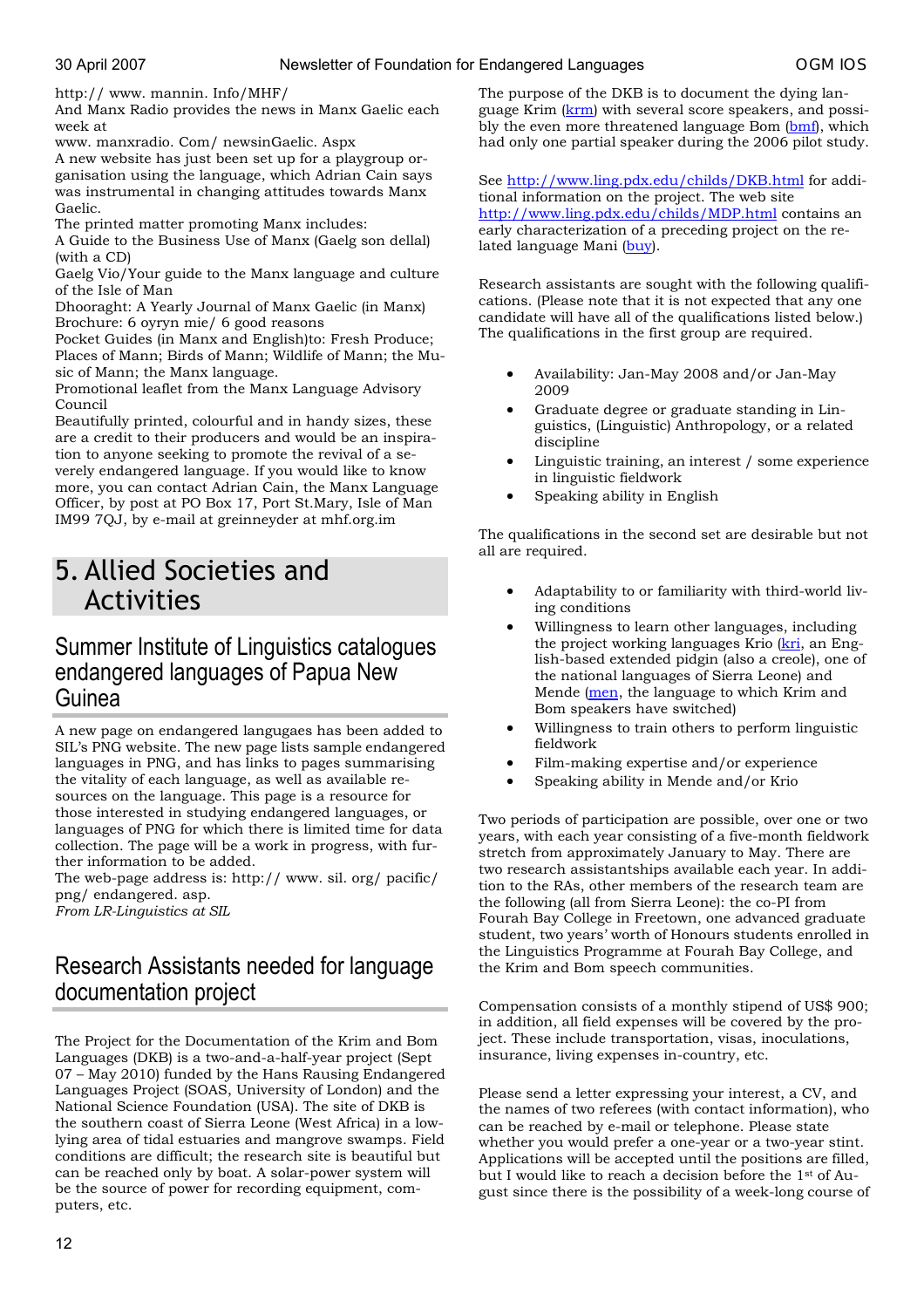training at SOAS 5-11 Sept 2007. Should you require further information, please contact me directly. G. Tucker Childs (Princ. Invest.) childst at pdx.edu Portland State University, Department of Applied Linguistics, PO Box 751, Portland OR 97207-0751, USA

### 6. Letters to the Editor

### From Nigel Birch –*Origin of the name "google*"

#### Hi Chris,

As editor, you let something slip through. At the start of the piece *Mapuche is ours not yours* [Ogmios 31, p.18] the author says of the lawsuit over the google and googol "…google and googol are not the same word."No, they are not, but the trade name was derived from the other word, which is an invented word coined to represent a very large number (to reflect what the search engine was searching on). See the following from someone "who was there":

#### *Origin of the name "google*"

From time to time I read or hear stories of the origin for the search engine and company name "Google" that are incorrect, which prompts me to write this brief account, based on my understanding of the genesis of the name. The source of my information is my friends and colleagues from Wing 38 of the Gates Computer Science Building at Stanford university, where Google was born.

In 1996, Larry Page and Sergey Brin called their initial search engine "Backrub", named for its analysis of the web's "back links". Larry's office was in Room 360 of the Gates CS Building, which he shared with several other graduate students, including Sean Anderson, Tamara Munzner and Lucas Pereira. In 1997 Larry and his officemates discussed a number of possible new names for the rapidly improving search technology. Sean recalls the final brainstorming session as occurring one day during September of that year.

Sean and Larry were in their office, using the whiteboard, trying to think up a good name  $-$  something that related to the indexing of an immense amount of data. Sean verbally suggested the word "googolplex", and Larry responded verbally with the shortened form "googol"(both words refer to specific large numbers). Sean was seated at his computer terminal, so he executed a search of the Internet domain name registry database to see if this newly suggested name was still available for registration and use. Sean is not an infallible speller, and he made the mistake of searching for the name spelled as "google.com", which he found to be available. Larry liked the name, and within hours he took the step of registering the name "google.com" for himself and Sergey (the domain name registration records date from September 15, 1997). *David Koller, Stanford University*

Despite what Mr.Pullham claims, there is a direct link here as *googol* is an invented word to represent a number that is equal to the figure 1 followed by 100 zeroes. It was coined by the American mathematician Edward Kasner (1878-1955) after his young nephew humorously suggested it to him. The difference in the words is simply that someone couldn't spell (sign of the times?)

So there is a reason for suing Google (what did happen to the case, I wonder?)

*Nigel Birch* (who only really remembers this story because of coming across the word *googol* in an SF story from the sixties: Barrington Bayley's "The Ship of Disaster")

### From Pavel Zheltov – Hosting Chuvash music on the Internet

#### Dear Chris,

We have gathered material of ethnic Chuvash music and want to open an Internet Radio. Do you know some people of a minority who already have the experience of opening and streaming IRadio, and what is the cheapest good quality server for this? I have of course found several ones at yahoo, but they are a little bit expensive as they host mass music radio. And our radio will not be a mass one. What do you recommend?

With respect

*Pavel Zheltov*

*(Anyone who would like to contact Pavel and offer him advice can reach him on: tchouvachie at yandex.ru)*

### From Mikael Grut – Return to !Khwa ttu

Marina and I recently returned from a two-week holiday in Stellenbosch, the "excuse" for which was a symposium and reunion at my old faculty in the University. One day we went to !Khwa ttu, the San Culture and Education Centre north of Cape Town which we had visited in connection with the FEL conference in Stellenbosch in November 2005 (www.khwattu.org). The Manager, Michael Daiber, is very good at delegating responsibilities to his staff, so he asked the field guide Kondino to show us around. Since we were there 18 months ago a photo gallery has been added. We were also shown a new film with a duration of about half an hour, of a specialist on the San culture (Professor Jeanette Deacon) who is out in the field with the !Khwa ttu guides, who then tell their various legends etc. There is now also a restaurant -- with a Swiss chef, no less -- where we had lunch. The Centre gets many school classes from as far away as Cape Town, and there are half-day tours starting at respectively 10 a.m. and 2 p.m.. The children of the staff now go to school in Darling, which is about 20 minutes away by bus, but after school they have classes at !Khwa ttu dealing with their own language and culture, as well as with their school homework. In the shop Marina bought two beautiful golden silk cushion covers with geometric San motives, which now cheer up our sofa. I attach the two pages of the Khwa ttu brochure.

During our 2005 visit I was on the tractor with Kondino and David Nash when we went to the picnic spot. This time I finished the conversation which I had started with Kondino then. He had told us that his father had been in the South African army during the "border wars" in Angola and Namibia. (The army had employed many San, mainly as interpreters and trackers.) Now I asked him if, after those wars, his father had had problems with the Bantu people. "Yes." "Is that why you came to the Kimberley area?" (Kondino is originally from the "Caprivi Strip" in the very north of Namibia, near the border with Angola.) "Yes." "Only your family?" "No, the whole community was moved there." Africa's "First People" is not well treated, whether it be the San in Southern Africa or the Pygmies in Central Africa, and in Southern Africa they have often sided with the white people. In the real-

Best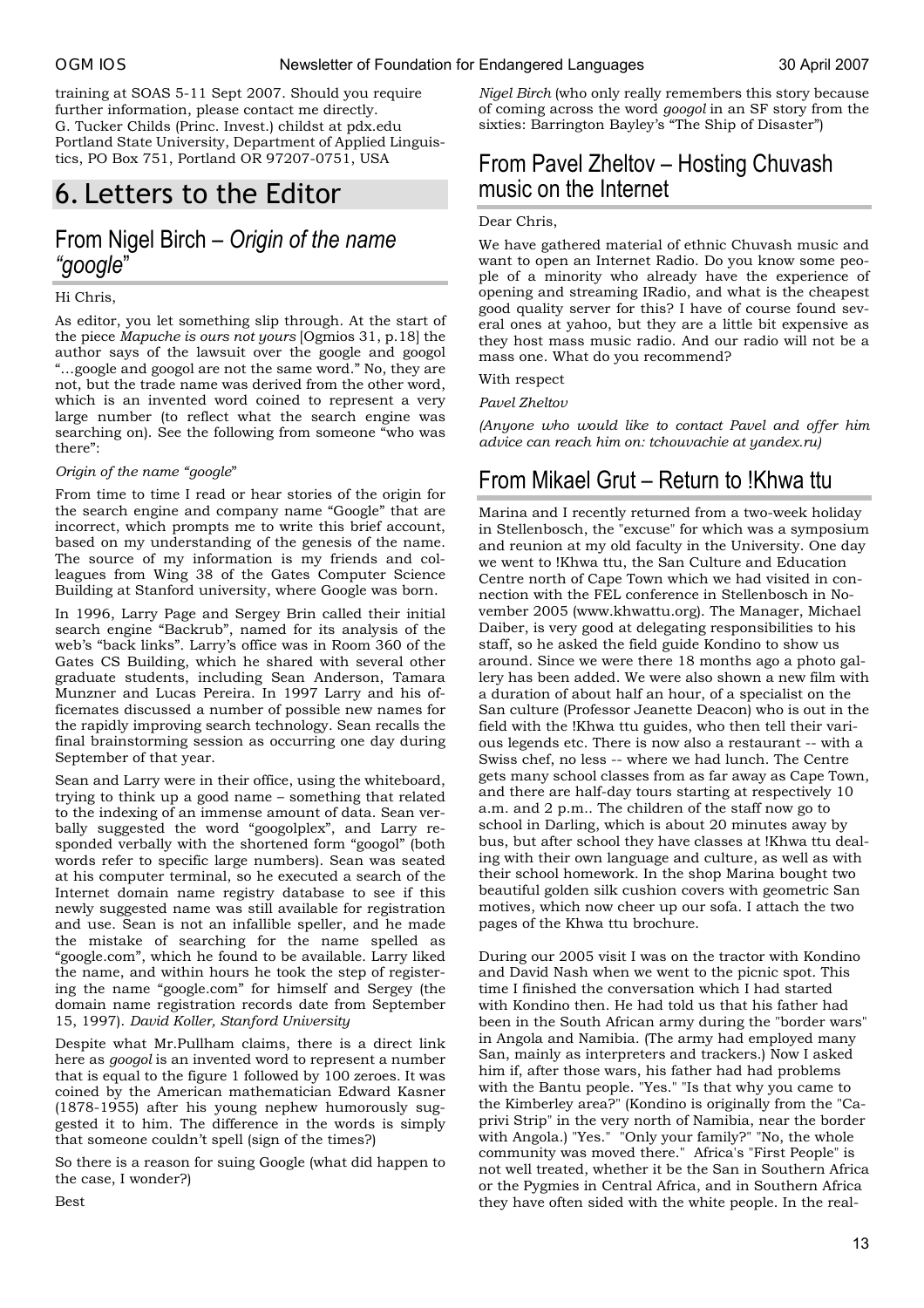life story "Someone's war" in the book *Shadow Bird* by Willemien le Roux (ISBN 0-7957-0108-X), a wounded San soldier says, "Our land has been taken from us, and the only way we can get it back is to fight with the Boers".

I used to think that the Khoi or Khoikhoin (Hottentot) people and languages were extinct, until I read in the Encyclopaedia Britannica that the Nama people in Namibia are of that ethnic group. Kondino told me that a close relation of his married a Nama, and that he (Kondino) can understand the Nama language. The entry "Khoikhoin languages" in the Encyclopaedia Britannica does say that the Nama language is also spoken by a "small group of San". *Mikael Grut*

## 7. Overheard on the Web

### Symposium held to promote multilingual education in Malaysia

#### *From Beatrice Clayre*

From 23 to 27 April 2007 the United Nations Educational, Scientific and Cultural Organisation (UNESCO) conducted a symposium to promote Multilingual Education. The venue was Kota Belud, bear the foot of Mt.Kinabalu in Sabah, East Malaysia. The event is quite unprecedented as the Malaysian government has hitherto insisted on education in Malay. More information about the event is available on the Internet at www. unescobkk. org/ index. php?id = 6862&tx\_ttnews.

## 8. Obituary

### Karl Teeter

Prof. Karl Teeter was an early supporter of the Foundation for Endangered Languages, and at one time he served on our committee. Prof. Teeter died on 20 April 2007, and Bill Poser has contributed the following obituary to the Language Log web-site, which we reproduce in tribute to him:

#### IN MEMORIAM: KARL VAN DUYN TEETER

One of my teachers, Karl Teeter, Professor Emeritus of Linguistics at Harvard University, passed away on April 20 at his home in Cambridge, Massachusetts at the age of 78. A native of Lexington, Massachusetts, he received his Ph.D. from the University of California at Berkeley and spent the rest of his career at Harvard, as a Junior Fellow from 1959-1962, and then as a member of the Linguistics faculty until his retirement in 1989. His education was in some ways unusual. He dropped out of college and joined the US Army, which sent him to Japan as part of the Occupation force. There he fell in love with Japanese, but as he lived on a military base had only limited exposure to it. Officers were entitled to live off-base with their families, but as an enlisted man (a Supply Sergeant) he at first thought that there was no way to arrange to live off-base. Then he discovered that although the Army did not bring the wives of enlisted men over, enlisted men were nonetheless entitled to live off-base if their family was present. He arranged for his wife Anita to join him at his own expense, then requested off-base housing. He and his wife ended up living in a

Japanese house, which both from the point of view of language acquisition and in other respects he found a great improvement on the barracks.

On leaving the Army he returned to college and graduated with a degree in Oriental Languages before entering graduate school in Linguistics. He is known primarily for his work on Algic languages, but he knew Japanese well and though he published little on it, retained an interest in Japanese linguistics, especially dialectology, throughout his life.

Like most Berkeley students of the time, Karl focussed on the native languages of the Americas. His dissertation, supervised by Mary Haas, was a description of Wiyot, a language of Northern California that would soon be extinct. Wiyot was not completely unknown - in addition to a few minor works Gladys Reichard had published a grammar in 1925 - but Karl's work added immeasurably to our knowledge of Wiyot.

The speaker he worked with, Della Prince, who passed away in 1962, is usually listed as the last speaker and the only one still alive when Karl began his work. Actually, Karl told me, there were two remaining speakers. In addition to Mrs. Prince there was an old man who could speak Wiyot. Karl tried to meet him, but he was unwilling. His son, who could not speak Wiyot, wanted his father to work with Karl in order to preserve the language, but the old man had experienced so much discrimination during his working life that, now that he was retired and did not need to deal with white people, he refused to have any contact with them.

Karl's new material on Wiyot was of interest not only for its own sake but for the light that it shed on the longstanding Ritwan controversy, perhaps the paradigm case of the establishment of remote linguistic affiliation. This controversy concerned the 1913 proposal by Edward Sapir that Wiyot and Yurok, another language of Northern California, were related to the Algonquian languages, together forming a larger language family known as "Algic". Such a relationship was unexpected since the Algonquian languages are concentrated in the Northeastern United States and Eastern Canada, with the closest Algonquian language a good 1000 km from California. The controversy is known as the "Ritwan" controversy because of the proposal that Wiyot and Yurok together form a group dubbed "Ritwan".

The evidence that Sapir put forward was weak and the proposal was opposed by Truman Michelson, the leading Algonquianist of the time. After a brief exchange the debate subsided, and for many years the question was considered unresolved. It was finally resolved in the late 1950s and early 1960s due to the new data provided by Karl's work on Wiyot and field work on Yurok by R. H. Robins and Mary Haas, together with new analysis and argumentation. The first public step was the publication of Mary Haas' 1958 paper "Algonkian-Ritwan: The End of a Controversy", which for the first time put forward extensive regular phonological correspondances between Yurok, Wiyot, and Algonquian, including many proposed by Karl in unpublished work. What clinched the case was the grammatical evidence discovered by Karl and by Ives Goddard. (The details may be found in my paper On the End of the Ritwan Controversy.)

Karl was also one of the relatively few linguists who successfully bridged the transition between the Bloomfieldian tradition of American Structuralism and generative grammar. He became an advocate of generative grammar, but understood its predecessor well and retained some sympathy for it. When as an undergraduate I read the papers of Bernard Bloch on Japanese and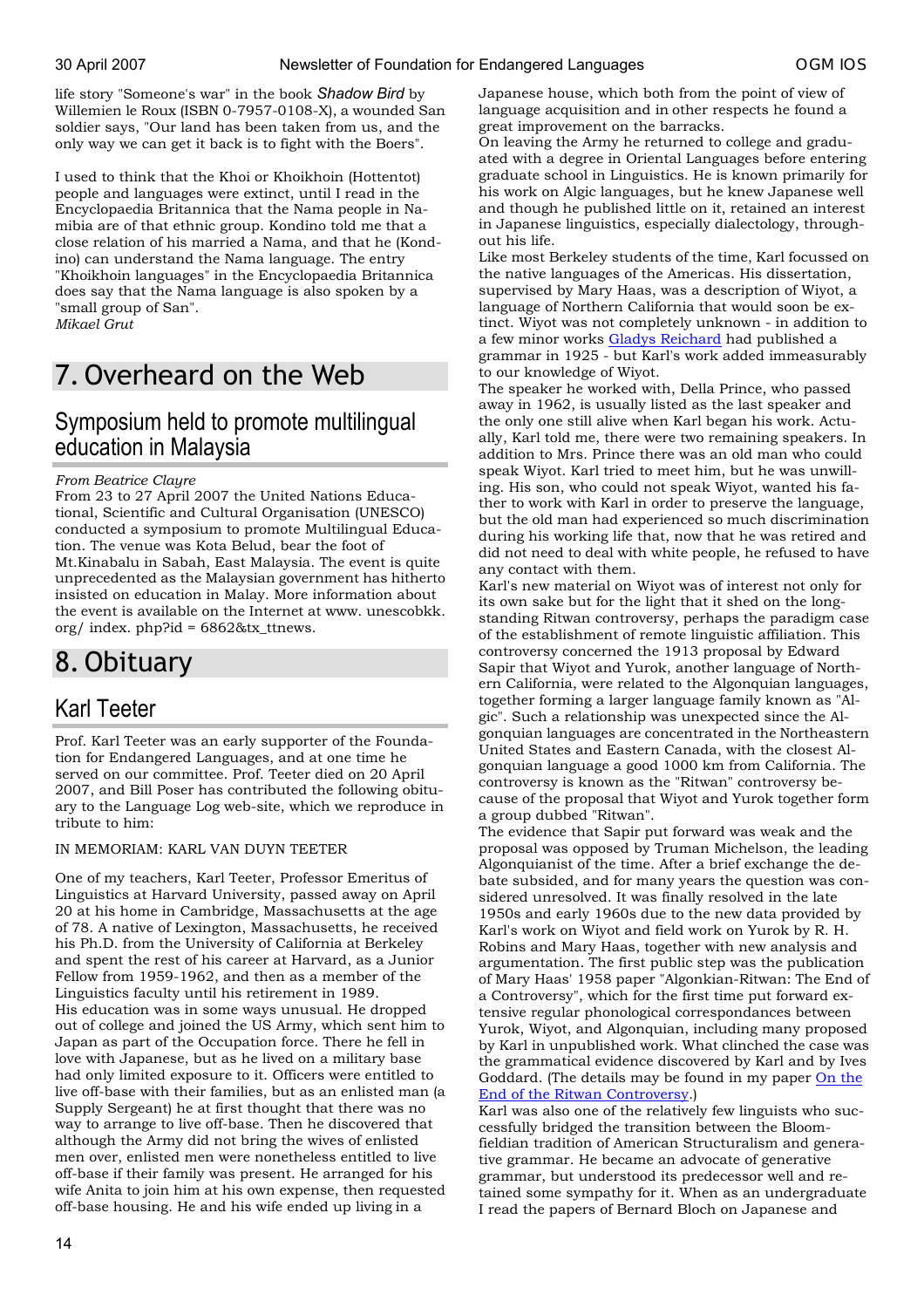wondered at some of the seemingly very odd things that Bloch said, Karl was very helpful in explaining why Bloch felt compelled by the combination of the facts of Japanese and his theoretical assumptions to draw the conclusions that he did. I always thought that Karl would have made an ideal author for a history of American structuralism, but other topics, especially Wiyot, occupied his time. You've got to like the title of one of the few things he wrote in this area, his 1964 paper "Descriptive linguistics in America: Triviality vs. irrelevance".

Karl was a very nice man who always tried to be tactful. One of the odder tasks with which he helped me as a student was in composing a footnote that demonstrated that I had read a paper that appeared to be relevant to my own work but was unable to comment on it because, as best as I could tell, it was incoherent and unintelligible. It isn't easy to say that nicely.

Karl continued his work on Algic with fieldwork on Malecite-Passamaquoddy, an Algonquian language spoken in Maine and New Brunswick. A volume of the Maliseet texts that he recorded, Tales from Maliseet Country: The Maliseet Texts of Karl V. Teeter, translated and edited by Philip LeSourd, was published earlier this year by the University of Nebraska Press. He also continued to work on Wiyot. His two-volume Wiyot Handbook was published in 1993. The Wiyot lexicon on which he worked for many years remains unpublished.

## 9. Forthcoming Meetings

#### 11th International Conference on Minority Languages (ICML 11), 5-6 July 2007, Pécs, Hungary.

Call for papers and further details

*http:// www. nytud.hu/icml11/ICML\_call\_for\_papers.doc http:// www. nytud.hu/icml11/ICML\_call\_for\_papers.pdf*

Conference website *http:/ /www. nytud.hu /icml11/*

### 2nd *International Conference on Language, Education and Diversity* (LED 2007), 21-24 November 2007: Call for Abstracts

The organisers invite submissions of abstracts for presentations at the 2nd *International Conference on Language, Education and Diversity* (LED 2007). The conference is to be held **21-24 November 2007** at the University of Waikato, Hamilton, New Zealand.

The conference will focus on language and education, with particular reference to addressing/accommodating diversity. Within this broad focus, there will be specific streams on:

English language education (TESL/TEFL) Literacy education (both school and adult literacy) Bilingual/immersion education

Language education planning and policy

Keynote speakers for the LED 2007 Conference include: Suresh Canagarajah, Jim Cummins , Ofelia Garcia, Hilary Janks, Eva Lam, Teresa McCarty, Bernard Spolsky, Pippa Stein .

For more information contact the conference organisers: Paardekooper and Associates Phone: +64 4 568 4576

Email: led at paardekooper.co.nz

# 10. Recent Publications

### Saami language CD: Mari Boine: Idjagiedas



New from Mari Boine: *Idjagiedas* is the title of her new CD. She says "I'm always looking for expressions which are more than just words. It's about giving yourself to it. The title means "in the hand of the night."The lyrics are mostly written by Rauni Magga Lukkari, and perhaps the Saami language's

foremost poet today, Karen Anne Buljo. "My language is so minimal compared to the language of these ladies, and I want these nuances to work with,"says Boine. "This is a CD where the lyrics go into the spiritual, but a text like Buljo's 'Reindeer of Diamond' feels contemporary considering what is happening in the northern areas. She wrote this a few years ago when an international mining company started digging for diamonds (in Sápmi) without permission. The song has sadness because of the inability to stop these powers."

The interviewer asks, "You have been angry for many years. Has something grown that fights for the values you have fought for?" Mari replies, "Yes, there is much more pride now than before. The problem is lack of resources in the schools. Alaska and Canada have come much further with indigenous rights. I wish we in Norway wouldn't have to beg anymore. Look at the oil drilling going on in the North –a percentage of that wealth should go to Sami culture."Her next project is Nils Gaup's film on the Guovdageainnu uprising. Her grandmother is from the Skum family, one of the families involved.

#### SOAS ELAP: Language Documentation and Description, vol 4.

This is now available from the Endangered Languages Academic Programme at the School of Oriental and African Studies, University of London.. Volume 4 is a collection of papers dealing with three top-

- ics in language documentation:
- •Current issues in language documentation
- •Meaning and translation in language documentation
- •Literacy and language documentation

A CD-ROM, *The Disappearing Sounds of the World's Languages,* based on a lecture given by the late Professor Peter Ladefoged, is provided free with the volume. Most of the papers arose from workshops held at SOAS in December 2005 and February 2006. They represent important contributions to the theory and practice of the field of language documentation by leading scholars and younger researchers, including Yonas M. Asfaha, Peter K. Austin, Henrik Bergqvist, David Bradley, Éva Á. Csató, Nick Evans, William A. Foley, Jeff Good, Lenore A. Grenoble, Sjaak Kroon, Jeanne Kurvers, Simon Musgrave, David Nathan, Mary Raymond, Hans-Jürgen Sasse, Nick Thieberger, and Anthony C. Woodbury. The volume will be of interest to anyone concerned with documenting and describing languages. Cost: GBP £10.00 (which includes CD-ROM; postage and packaging is £2.50 extra); for ordering information, see

http://www.hrelp.org/publications/papers/volume4/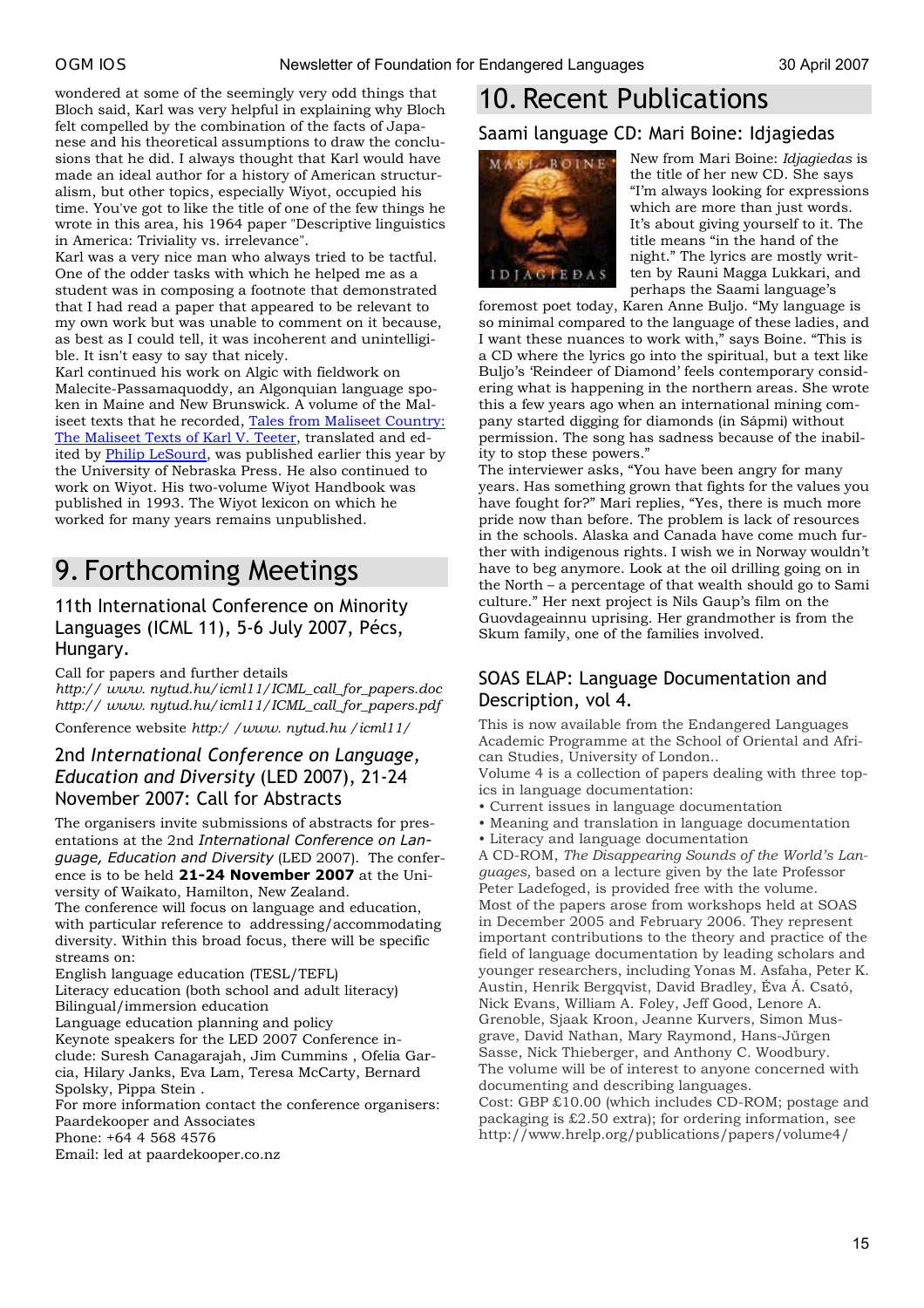#### 1. Preamble

#### 1.1. The Present Situation

At this point in human history, most human languages are spoken by exceedingly few people. And that majority, the majority of languages, is about to vanish.

The most authoritative source on the languages of the world (Ethnologue, Gordon 2005) lists just over 6,900 living languages. Population figures are available for just over 6,600 of them (or 94.5%). Of these 6,600, it may be noted that:

56% are spoken by fewer than 10,000 people;

28% by fewer than 1,000; and

83% are restricted to single countries, and so are particularly exposed to the policies of a single government.

At the other end of the scale, 10 major languages, each spoken by over 100 million people, are the mother tongues of almost half (49%) of the world's population.

More important than this snapshot of proportions and populations is the outlook for survival of the languages we have. Hard comparable data here are scarce or absent, often because of the sheer variety of the human condition: a small community, isolated or bilingual, may continue for centuries to speak a unique language, while in another place a populous language may for social or political reasons die out in little more than a generation. Another reason is that the period in which records have been kept is too short to document a trend: e.g. the Ethnologue has been issued only since 1951. However, it is difficult to imagine many communities sustaining serious daily use of a language for even a generation with fewer than 100 speakers: yet at least 10% of the world's living languages are now in this position.

Some of the forces which make for language loss are clear: the impacts of urbanization, Westernization and global communications grow daily, all serving to diminish the self-sufficiency and self-confidence of small and traditional communities. Discriminatory policies, and population movements also take their toll of languages.

In our era, the preponderance of tiny language communities means that the majority of the world's languages are vulnerable not just to decline but to extinction.

#### 1.2. The Likely Prospect

There is agreement among linguists who have considered the situation that over half of the world's languages are moribund, i.e. not effectively being passed on to the next generation. We and our children, then, are living at the point in human history where, within perhaps two generations, most languages in the world will die out.

This mass extinction of languages may not appear immediately life-threatening. Some will feel that a reduction in numbers of languages will ease communication, and perhaps help build nations, even global solidarity. But it has been well pointed out that the success of humanity in colonizing the planet has been due to our ability to develop cultures suited for survival in a variety of environments. These cultures have everywhere been transmitted by languages, in oral traditions and latterly in written literatures. So when language transmission itself breaks down, especially before the advent of literacy in a culture, there is always a large loss of inherited knowledge.

Valued or not, that knowledge is lost, and humanity is the poorer. Along with it may go a large part of the pride and selfidentity of the community of former speakers.

And there is another kind of loss, of a different type of knowledge. As each language dies, science, in linguistics, anthropol-

ogy, prehistory and psychology, loses one more precious source of data, one more of the diverse and unique ways that the human mind can express itself through a language's structure and vocabulary.

We cannot now assess the full effect of the massive simplification of the world's linguistic diversity now occurring. But language loss, when it occurs, is sheer loss, irreversible and not in itself creative. Speakers of an endangered language may well resist the extinction of their traditions, and of their linguistic identity. They have every right to do so. And we, as scientists, or concerned human beings, will applaud them in trying to preserve part of the diversity which is one of our greatest strengths and treasures.

#### 1.3. The Need for an Organization

We cannot stem the global forces which are at the root of language decline and loss.

But we can work to lessen the ignorance which sees language loss as inevitable when it is not, and does not properly value all that will go when a language itself vanishes.

We can work to see technological developments, such as computing and telecommunications, used to support small communities and their traditions rather than to supplant them.

And we can work to lessen the damage:

by recording as much as possible of the languages of communities which seem to be in terminal decline;

- by emphasizing particular benefits of the diversity still remaining; and
- by promoting literacy and language maintenance programmes, to increase the strength and morale of the users of languages in danger.

In order to further these aims, there is a need for an autonomous international organization which is not constrained or influenced by matters of race, politics, gender or religion. This organization will recognise in language issues the principles of self-determination, and group and individual rights. It will pay due regard to economic, social, cultural, community and humanitarian considerations. Although it may work with any international, regional or local Authority, it will retain its independence throughout. Membership will be open to those in all walks of life.

#### 2. Aims and Objectives

The Foundation for Endangered Languages exists to support, enable and assist the documentation, protection and promotion of endangered languages. In order to do this, it aims:

- To raise awareness of endangered languages, both inside and outside the communities where they are spoken, through all channels and media;
- To support the use of endangered languages in all contexts: at home, in education, in the media, and in social, cultural and economic life;
- To monitor linguistic policies and practices, and to seek to influence the appropriate authorities where necessary;
- To support the documentation of endangered languages, by offering financial assistance, training, or facilities for the publication of results;
- To collect together and make available information of use in the preservation of endangered languages;
- To disseminate information on all of the above activities as widely as possible.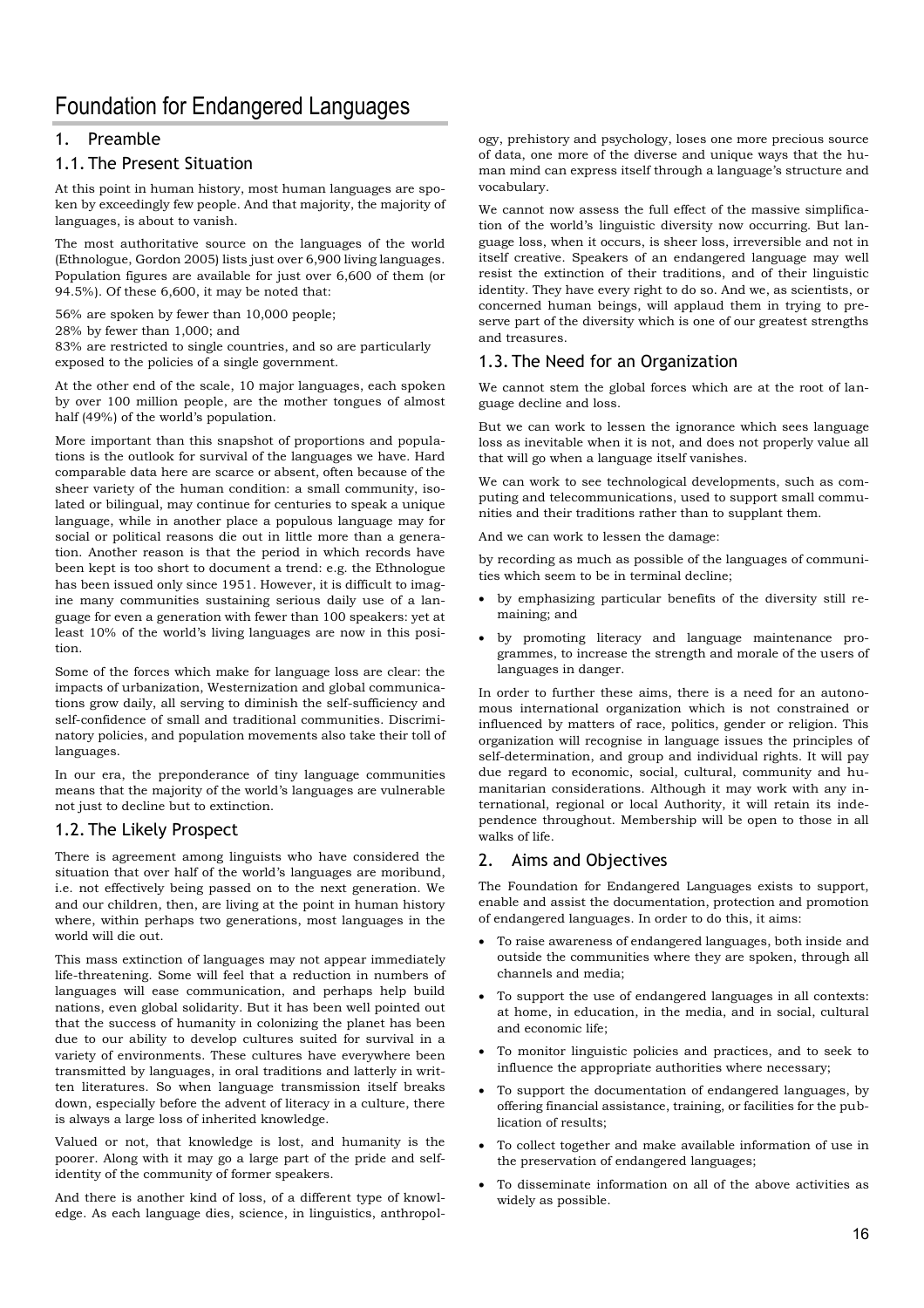#### Foundation for Endangered Languages *Please send this form, or a copy of it, to the Foundation's UK Treasurer:* **Chris Moseley, 9 Westdene Crescent, Caversham Heights, Reading RG4 7HD, England** e-mail: chrismoseley50 at yahoo.com

"Please enrol me as a member of the Foundation for Endangered Languages. I enclose my subscription for the full year 2006. I expect all the year's Ogmios newsletters, details of meetings etc."

|              | <b>RENEWAL</b>              | Includes current<br>FEL proceedings? |                | Ogmios delivered |  |
|--------------|-----------------------------|--------------------------------------|----------------|------------------|--|
| $\Box$       | <b>NEW MEMBERSHIP</b>       |                                      |                |                  |  |
|              | Individual memberships      |                                      |                |                  |  |
|              | Full                        | £35 (US\$60; $€50$ )                 | Yes            | by post          |  |
|              | Light                       | £30 (US\$50; $€45$ )                 | Yes            | by e-mail (.pdf) |  |
|              | <b>Reduced</b>              | £30 (US\$50; $€45$ )                 | N <sub>0</sub> | by post          |  |
|              | <b>Virtual</b>              | £25 (US\$40; $€35$ )                 | No.            | by e-mail (.pdf) |  |
|              | Concession <sup>1</sup>     | £15 (US\$25; $€20$ )                 | No.            | by e-mail (.pdf) |  |
| Ħ            | Solidarity <sup>2</sup>     | zero,                                | No.            | by e-mail (.pdf) |  |
|              | <b>Subsidized</b>           | zero,                                | No             | by post          |  |
|              | Corporate memberships       |                                      |                |                  |  |
| $\mathbf{L}$ | Voluntary body <sup>3</sup> | £100 (\$175; $€145$ )                | Yes            | by post          |  |
|              | <b>Official body</b>        | £150 (\$265; $E$ 220)                | Yes            | by post          |  |
|              | <b>Commercial company</b>   | £300 (\$525; $\epsilon$ 435)         | Yes            | by post          |  |
|              |                             |                                      |                |                  |  |

GIFT AID DECLARATION: I am a UK tax-payer. I wish all membership subscriptions and donations I make to the Foundation for Endangered Languages (regd charity 1070616) henceforth to be treated as Gift Aid donations until further notice. I pay income tax or capital gains tax at least equal to the tax FEL reclaims on my subscriptions/donations in the tax year, including tax paid under PAYE or deducted from bank interest. Signed: Dated:

| <b>Membership Subscription</b>                                                                        | Subscription<br>Relevant<br>fee |
|-------------------------------------------------------------------------------------------------------|---------------------------------|
| I wish to purchase Proceedings volume(s):                                                             |                                 |
| Each volume costs £17 (\$30; $E$ 25) (incl. delivery by surface mail.). Non-members add £3/\$5/ $E$ 5 |                                 |
| per volume. For <b>air-mail</b> , add £7.50/\$12.50/ $\epsilon$ 10 per copy.                          | <b>Total Price</b>              |
| FEL II (1998 Edinburgh): <i>EL</i> : <i>What Role for the Specialist?</i>                             |                                 |
| FEL III (1999 Maynooth): EL and Education                                                             |                                 |
| FEL IV (2000 Charlotte): EL and Literacy                                                              |                                 |
| FEL V (2001 Agadir): EL and the Media                                                                 |                                 |
| FEL VI (2002 Antigua): EL and their Literatures                                                       |                                 |
| FEL VII (2003 Broome): Maintaining the Links:  the Land                                               |                                 |
| FEL VIII (2004 Barcelona): On the Margins of Nations. Lg. Rights                                      |                                 |
| FEL IX (2005 Stellenbosch): Creating Outsiders: EL, Migration and Marginalisation                     |                                 |
| FEL X (2006 Mysore): Vital Voices: EL and Multilingualism                                             |                                 |
| I wish to make an additional donation to the Foundation                                               |                                 |
| <b>Total sum:</b> (incl. subs./Procs/donation. Please specify currency.)                              |                                 |
| I an alage a gleaster in Antiphine paralleled to "Patterbation for Predamperal Lamproper"             |                                 |

 $\_$  I enclose a cheque in  $\pounds$  sterling payable to "Foundation for Endangered Languages"

\_\_\_ I enclose a check in US \$ payable to "Nicholas Ostler". (Use other means of payment if possible.)

\_\_\_ I enclose proof of having sent an equivalent sum to the society's account, "Foundation for Endangered Languages", account number 50073456, The Co-operative Bank (sort code 08-90-02), 16 St.Stephen's Street, Bristol BS1 1JR, England, or standing order to my bank, to pay the sum annually.

\_\_\_ I wish to pay FEL by credit card (Visa, MasterCard, EuroCard). My card details are as given:

Card number

Expiry date (month/year) \_\_\_\_\_\_\_\_\_ \_\_\_\_\_\_\_

Name (as on card)

Address (as on card)

Signed, date:

<sup>1</sup> Concessionary memberships are available for full-time students or unwaged persons. Please provide evidence.

<sup>&</sup>lt;sup>2</sup> "Solidarity" and "Subsidized" memberships are available only to:a.current (and future) exchange organisations (i.e. charities that send their publication to the Foundation).b.those resident OUTSIDE USA, Canada, Australia, New Zealand, South Africa, Japan, S. Korea, Hong Kong, Singapore, Taiwan, Israel, Saudi Ara-<br>bia or Arab Emirates, Iceland, Norway, Switz. or European Union. c. members of indigenous language communities in the countries excepted by b.

<sup>3</sup> "Voluntary body"includes university depts. and charity organisations, "Official body"includes government departments.